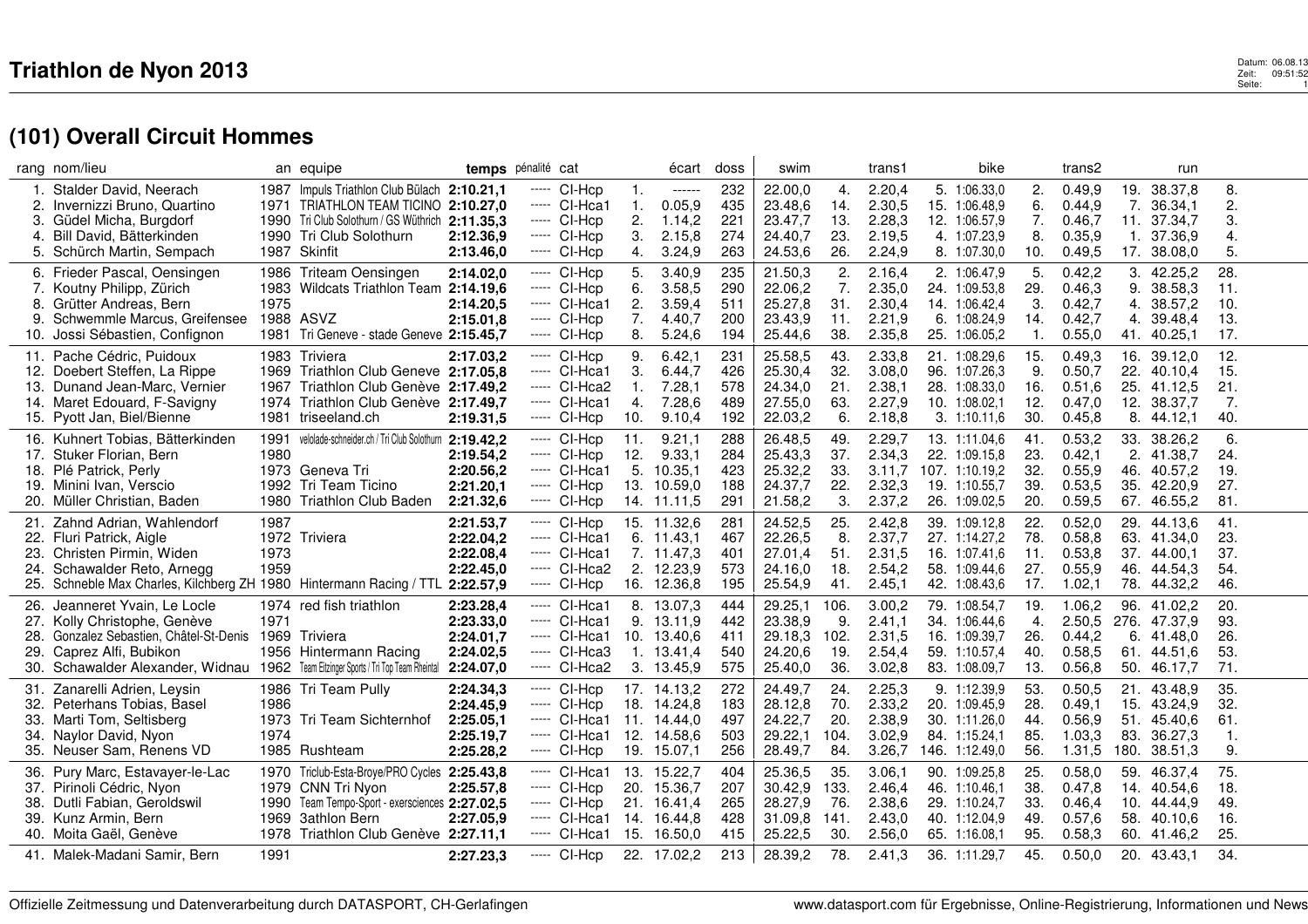## $\mathbf 3$ <br> $\mathbf 2$ eit: 09:51:54 Seite: 09:51:54<br>Seite: 2 13.06.08<br>21:52 Zeit: 09:51<br>2:52 Seite:

|            | rang nom/lieu                                                                           |      | an equipe                                          | temps pénalité cat     |       |                                |     | écart                      | doss       | swim               |             | trans1           | bike                            |             | trans2            |            | run                         |             |  |
|------------|-----------------------------------------------------------------------------------------|------|----------------------------------------------------|------------------------|-------|--------------------------------|-----|----------------------------|------------|--------------------|-------------|------------------|---------------------------------|-------------|-------------------|------------|-----------------------------|-------------|--|
| 42.        | Muller Daniel, Gland                                                                    | 1973 |                                                    | 2:27.48,8              | ----- | CI-Hca1                        |     | 16. 17.27,7                | 438        | 29.41,8            | 114.        | 2.56,1           | 66. 1:09.08,9                   | 21.         | 1.00,4            | 72.        | 45.01.6                     | 56.         |  |
|            | 43. Schoder Johannes, Zürich                                                            | 1980 |                                                    | 2:28.14,1              |       | ----- CI-Hcp<br>----- CI-Hca1  |     | 23. 17.53,0                | 286        | 27.02,3            | 52.         | 2.40,1           | 31. 1:14.18,3                   | 77.         | 0.52,4            |            | 30. 43.21,0                 | 31.         |  |
| 44.        | Schaffer Jürg, Richigen<br>Friend Graham. Le Châble VS                                  | 1969 | 1971 Thoemus                                       | 2:28.14,3<br>2:29.58,9 |       | ----- CI-Hca1                  |     | 17. 17.53,2<br>18. 19.37,8 | 507<br>383 | 25.34,5<br>29.54.1 | 34.<br>117. | 2.41,1<br>3.55.7 | 34. 1:09.19.2<br>208. 1:10.33.8 | 24.<br>36.  | 1.02,8<br>1.11.9  | 119.       | 80. 49.36,7<br>44.23.4      | 120.<br>44. |  |
| 45.        | 46. Pitteloud Jérémie, Sion                                                             |      | 1988 Triathlon Club Valais                         |                        |       | ----- CI-Hcp                   |     | 24. 19.53,5                | 239        | 24.55,3            | 27.         | 2.55,7           | 64. 1:13.47,6                   | 68.         | 1.09,8            |            | 111. 47.26,2                | 90.         |  |
|            |                                                                                         |      |                                                    | 2:30.14,6              |       |                                |     |                            |            |                    |             |                  |                                 |             |                   |            |                             |             |  |
| 47.        | Boand Philippe, Onex                                                                    |      | 1958 CNN Tri Nyon                                  | 2:30.22,8              |       | ----- CI-Hca3                  |     | 2.20.01.7                  | 553        | 28.59,5            | 90.         | 2.49.0           | 48. 1:12.49.0                   | 56.         | 1.00.7            | 74.        | 44.44.6                     | 48.         |  |
| 48.        | Garnier Laurent, Gland                                                                  | 1969 | 1973 CNN Tri Nyon                                  | 2:30.30,1              |       | ----- CI-Hca1                  | 19. | 20.09,0                    | 464<br>484 | 28.03,2            | 67.         | 2.41,5           | 38. 1:12.01,8                   | 47.         | 1.08,1            | 103.       | 46.35,5                     | 74.         |  |
| 49.        | Dumauthioz Eric, Avully                                                                 |      | 1972 François Sport - Cycles Froideveaux 2:31.15,7 | 2:30.53,1              |       | ----- CI-Hca1<br>$---$ CI-Hca1 | 20. | 20.32,0<br>21. 20.54,6     | 481        | 26.44,7<br>29.01.4 | 48.<br>95.  | 2.56,6<br>3.09.7 | 68. 1:17.09.6<br>100. 1:13.56,7 | 102.<br>71. | 0.59,3<br>0.56.9  | 66.        | 43.02,9<br>51. 44.11.0      | 29.<br>39.  |  |
|            | 50. Oppliger Christophe, Lavigny<br>51. Haas Franck, F-Sannois                          | 1969 | <b>TOBESPORT</b>                                   | 2:31.17,3              |       | ----- CI-Hca1                  |     | 22. 20.56,2                | 434        | 29.40,9            | 112.        | 2.57,8           | 70. 1:10.13,4                   | 31.         | 1.32,7            | 189.       | 46.52,5                     | 80.         |  |
|            |                                                                                         |      |                                                    |                        |       |                                |     |                            |            |                    |             |                  |                                 |             |                   |            |                             |             |  |
|            | 52. Smit Anton, Frauenfeld                                                              | 1964 | Trif/Tri Bodensee                                  | 2:31.21,5              |       | ----- CI-Hca2                  |     | 4. 21.00,4                 | 543        | 30.42,9            | 133.        | 2.58,9           | 74. 1:12.33,0                   | 51.         | 1.05,1            |            | 89. 44.01.6                 | 38.         |  |
| 53.<br>54. | Käser Nathanael, Kerzers<br>Irtel Thiemo, Bern                                          | 1988 | 1977 3athlon Bern                                  | 2:31.43,9              |       | ----- CI-Hcp<br>----- CI-Hca1  |     | 25. 21.22,8<br>23. 21.39,2 | 186<br>493 | 30.14,1<br>25.13,1 | 123.<br>29. | 2.51,7<br>2.40,8 | 55. 1:13.22,6<br>33. 1:18.42,5  | 64.<br>136. | 0.55, 6<br>0.49,5 | 44.<br>17. | 44.19,9<br>44.34,4          | 43.<br>47.  |  |
|            | Rochat Alexis, Lausanne                                                                 |      | 1986 Tri Team Pully                                | 2:32.00,3<br>2:32.02,7 |       | ---- CI-Hcp                    |     | 26. 21.41,6                | 293        | 28.41.4            | 80.         | 2.57,3           | 69. 1:12.38.6                   | 52.         | 0.55,6            | 44.        | 46.49.8                     | 78.         |  |
| 55.        | 56. Renaudineau Charly, F-Paulx                                                         | 1987 | TRIMOVAL MOLSHEIM 2:32.12,1                        |                        |       | ----- CI-Hcp                   |     | 27. 21.51,0                | 248        | 29.40,9            | 112.        | 3.00,9           | 80. 1:12.56,0                   | 60.         | 1.15,1            | 130.       | 45.19,2                     | 58.         |  |
|            |                                                                                         |      |                                                    |                        |       |                                |     |                            |            |                    |             |                  |                                 |             |                   |            |                             |             |  |
| 56.        | Temporin Andrea, Lugano                                                                 | 1991 | team triathlon capriasca 2:32.12.1                 |                        |       | $---$ CI-Hcp                   |     | 27. 21.51,0                | 254        | 23.42,0            | 10.         | 2.28,0           | 11. 1:17.33,4                   | 111.        | 0.57,3            |            | 56. 47.31,4                 | 92.         |  |
| 58.        | Pernet Alexandre, Lausanne                                                              | 1984 | Triathlon Club Genève 2:32.25,1                    |                        |       | ----- CI-Hcp                   |     | 29. 22.04,0                | 219        | 28.17,6            | 73.         | 2.55,3           | 63. 1:14.11,9                   | 76.         | 1.00,7            | 74.        | 45.59,6                     | 66.         |  |
|            | 59. Galli Stefano, Stabio<br>Demierre Thomas, Vevey                                     | 1977 | Tri Team Ticino<br>1984 Triviera                   | 2:32.26,5              |       | ----- CI-Hca1<br>----- CI-Hcp  |     | 24. 22.05,4<br>30. 22.11,9 | 456<br>238 | 26.36,6<br>30.01,4 | 46.<br>119. | 3.07.9<br>3.06,9 | 95. 1:13.09,5<br>92. 1:14.08,5  | 63.<br>74.  | 1.14,8<br>0.51,7  |            | 128. 48.17,7<br>27. 44.24,5 | 103.<br>45. |  |
| 60.        | 61. Haffter Camille, Fribourg                                                           |      | 1989 Swiss Pirate                                  | 2:32.33,0<br>2:32.39,8 |       | ----- CI-Hcp                   |     | 31. 22.18,7                | 259        | 25.44,7            | 39.         | 2.41,4           | 37. 1:14.06,5                   | 73.         | 1.44,7            |            | 227. 48.22,5                | 104.        |  |
|            |                                                                                         |      |                                                    |                        |       |                                |     |                            |            |                    |             |                  |                                 |             |                   |            |                             |             |  |
| 62.        | Hofer Marcel Andy, Aarau                                                                | 1984 | <b>TriClub Aarau</b>                               | 2:32.56,4              |       | ----- CI-Hcp                   |     | 32. 22.35,3                | 242        | 28.11,4            | 69.         | 2.49,9           | 49. 1:15.25,4                   | 86.         | 0.59,6            | 68.        | 45.30,1                     | 59.         |  |
| 63.        | Barres Romain, DK-Frederiksberg                                                         | 1976 |                                                    | 2:33.15,2              |       | ----- CI-Hca1                  | 25. | 22.54,1                    | 450        | 29.35,8            | 108.        | 2.51,0           | 51. 1:14.11,8                   | 75.         | 1.02,7            | 79.        | 45.33,9                     | 60.         |  |
| 64.        | Künzler Jürg, Belp                                                                      |      | 1958 Dragon Cycle                                  | 2:33.18,9              |       | ----- CI-Hca3                  | 3.  | 22.57,8                    | 566        | 30.53,9            | 138.        | 3.24.8           | 138. 1:10.25.3                  | 35.         | 1.13,0            |            | 120. 47.21,9                | 87.         |  |
| 65.        | Michaud Benoit, F-Annemasse<br>66. Uebelhart Oliver, Uster                              | 1983 | <b>TRISALEVE</b><br>1971 UBS Tri Club              | 2:33.20,1<br>2:33.31,0 |       | ----- CI-Hcp<br>----- CI-Hca1  | 33. | 22.59,0<br>26. 23.09,9     | 218<br>419 | 30.04,2<br>26.41,7 | 120.<br>47. | 2.59,7<br>3.12,5 | 78. 1:12.44,5                   | 55.<br>42.  | 0.59,8<br>0.54,3  | 70.        | 46.31,9                     | 73.         |  |
|            |                                                                                         |      |                                                    |                        |       |                                |     |                            |            |                    |             |                  | 111. 1:11.15,2                  |             |                   |            | 39. 51.27,3                 | 147.        |  |
| 67.        | Bruand Lionel, Yverdon-les-Bains                                                        |      | 1969 Tryverdon                                     | 2:33.32,8              |       | ----- CI-Hca1                  | 27. | 23.11,7                    | 491        | 29.42,1 115.       |             | 2.58,4           | 71. 1:11.33,0                   | 46.         | 1.02,8            | 80.        | 48.16,5                     | 101.        |  |
|            | 68. Koch Roman, Pfäffikon ZH                                                            | 1985 |                                                    | 2:33.50,9              |       | ----- CI-Hcp                   |     | 34. 23.29,8                | 181        | 29.13,3            | 99.         | 2.58,8           | 73. 1:14.55,5                   | 80.         | 0.59,2            |            | 65. 45.44,1                 | 64.         |  |
| 69.        | Fromentin Olivier, Froideville                                                          |      | 1967 Tri team Pully                                | 2:34.07,5              |       | ----- CI-Hca2                  | 5.  | 23.46,4                    | 581        | 30.12,5            | 122.        | 2.52,7           | 56. 1:15.50,5                   | 90.         | 0.52,5            | 31.        | 44.19.3                     | 42.         |  |
| 70.        | Schwab Marco, Villars-sur-Glâne 1976                                                    |      | Triclub-Esta-Broye / Procycles 2:34.10,5           |                        |       | ----- CI-Hca1                  | 28. | 23.49,4                    | 471        | 29.17,7            | 101.        | 2.54,5           | 60. 1:10.39,3                   | 37.         | 1.05,0            | 88.        | 50.14,0                     | 127.        |  |
|            | 71. Mundschin Roman, Basel                                                              |      | 1972 LSV Basel                                     | 2:34.18,8              |       | ----- CI-Hca1                  |     | 29. 23.57,7                | 417        | 32.07,1            | 154.        | 3.04,1           | 85. 1:12.56,6                   | 61.         | 1.10,1            |            | 113. 45.00,9                | 55.         |  |
|            | 72. De Cock Guillaume, Aigle                                                            |      | 1985 triviera                                      | 2:34.24,2              | ----- | CI-Hcp                         |     | 35. 24.03,1                | 243        | 25.59,6            | 44.         | 2.34,5           | 23. 1:17.36,9                   | 112.        | 1.00.2            | 71.        | 47.13.0                     | 83.         |  |
|            | 73. Legouge Denis, F-Chatillon en Michaille 1970 SARDINES TRIATHLON MARSEILLE 2:34.27,3 |      |                                                    |                        |       | 5.00,0 CI-Hca1                 |     | 30. 24.06,2                | 473        | 23.51,9            | 16.         | 2.45,7           | 43. 1:10.24,7                   | 33.         | 0.52,9            |            | 32. 41.32,1                 | 22.         |  |
|            | 74. Chouteau Christophe, F-Publier 1969                                                 |      | TMT                                                | 2:34.35,1              |       | $---$ CI-Hca1                  | 31. | 24.14,0                    | 475        | 29.23,7            | 105.        | 3.12.6           | 112. 1:13.38,7                  | 66.         | 1.32,0            | 185.       | 46.48.1                     | 77.         |  |
| 75.        | Bürgi Georges, Küssnacht am Rigi 1957 Team Tempo-Sport - exersciences 2:34.37,5         |      |                                                    |                        |       | ----- CI-Hca3                  |     | 4. 24.16,4                 | 595        | 30.31,5            | 130.        | 3.04,2           | 86. 1:13.48,9                   | 69.         | 0.51,8            | 28.        | 46.21,1                     | 72.         |  |
| 76.        | Bionda Mattia, Wabern                                                                   |      | 1976 4-training sportteam                          | 2:35.09,7              |       | ----- CI-Hca1                  |     | 32. 24.48,6                | 451        | 34.38,2 199.       |             | 3.07,8           | 94. 1:12.53,5                   | 59.         | 0.56,3            | 49.        | 43.33,9                     | 33.         |  |
|            | 77. Roux Olivier, F-Saint Julien En Genevois 1983                                       |      |                                                    | 2:35.21,6              |       | ---- CI-Hcp                    |     | 36. 25.00,5                | 258        | 27.32.1            | 60.         | 3.06.2           | 91. 1:17.58,9                   | 125.        | 1.03,6            |            | 84. 45.40.8                 | 62.         |  |
| 78.        | Bessede Thierry, F-St Germain en Laye 1985 Cargill                                      |      |                                                    | 2:35.49,3              |       | ----- CI-Hcp                   |     | 37. 25.28,2                | 233        | 31.50,0            | 150.        | 3.11,5           | 106. 1:12.04,0                  | 48.         | 0.57,4            | 57.        | 47.46,4                     | 94.         |  |
| 79.        | Toth Patrick, Chexbres                                                                  | 1964 |                                                    | 2:36.06,1              |       | ----- CI-Hca2                  |     | 6.25.45,0                  | 597        | 30.33,6            | 131.        | 3.10.5           | 102. 1:16.05.4                  | 94.         | 1.08.3            | 105.       | 45.08.3                     | 57.         |  |
|            | 80. Tallant Lionel, Nyon                                                                |      | 1973 CNN Tri Nyon                                  | 2:36.16,3              |       | ----- CI-Hca1                  |     | 33. 25.55,2                | 433        | 24.13,8            | 17.         |                  | 3.13.0 114. 1:16.25.1           | 98.         | 1.09,2            |            | 108. 51.15.2                | 146.        |  |
|            | 81. Kissling David, Goldiwil (Thun)                                                     | 1992 |                                                    | 2:36.47,3              |       | $---$ CI-Hcp                   |     | 38. 26.26,2                | 250        | 28.51,5            | 86.         | 2.32,1           | 18. 1:17.55,3                   | 120.        | 1.13,7            | 125.       | 46.14,7                     | 70.         |  |
|            | 82. Kocken Jost, Schattdorf                                                             |      | 1958 Tri Uri                                       | 2:36.55,1              |       | ----- CI-Hca3                  |     | 5. 26.34,0                 | 574        | 32.39,4 160.       |             |                  | 3.12,8 113. 1:11.24,4           | 43.         | 1.36,9            |            | 202. 48.01,6                | 98.         |  |
|            |                                                                                         |      |                                                    |                        |       |                                |     |                            |            |                    |             |                  |                                 |             |                   |            |                             |             |  |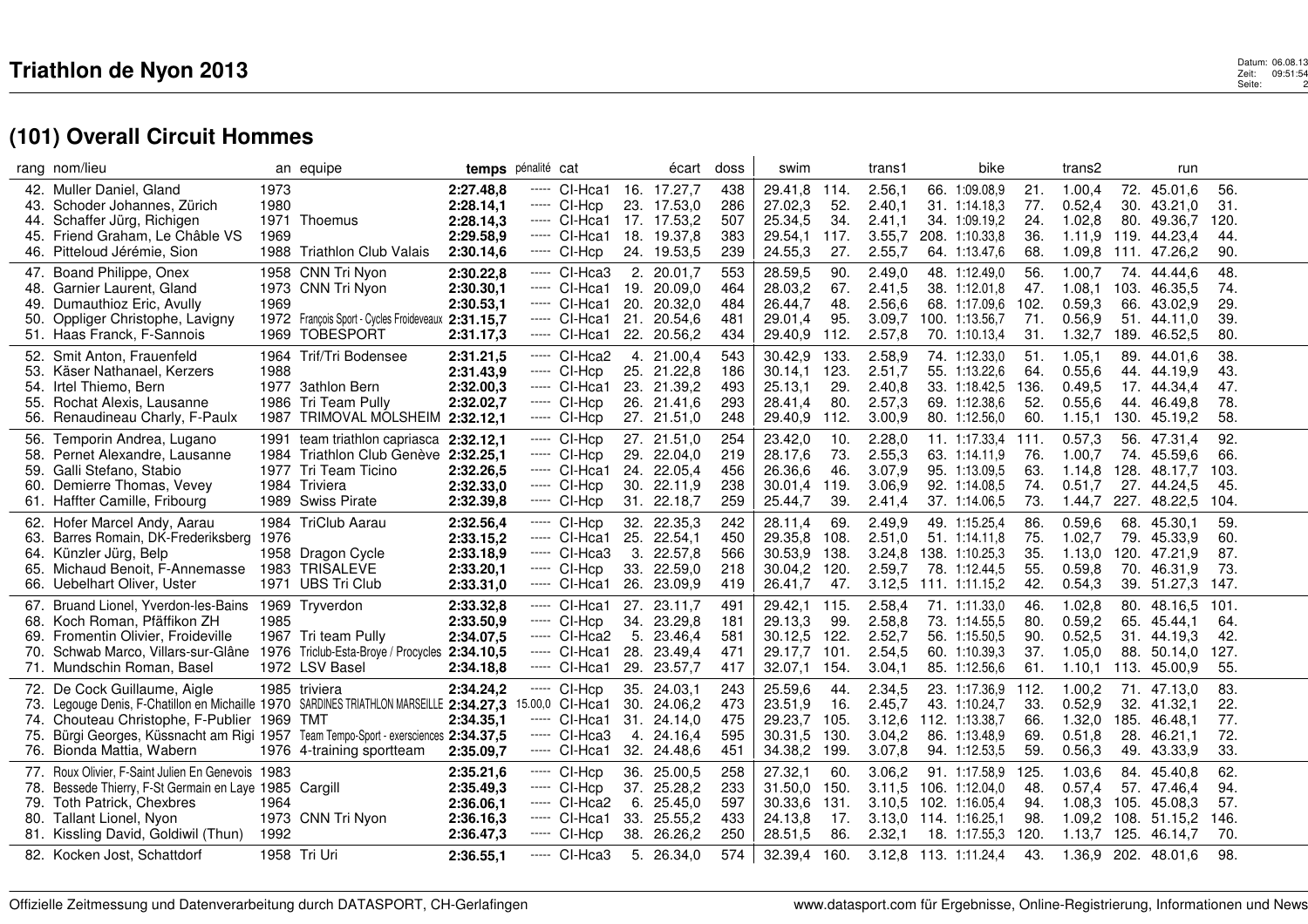## $\mathbf 3$ <br> $\mathbf 2$ eit: 09:51:56.08.13<br>Seite: 9:51:56 Datum: 06.08.13<br>Zeit: 09:51:56<br>Seite: 3

|      | rang nom/lieu                                    |          | an equipe                            | temps pénalité cat     |       |                               |     | écart                  | doss       | swim               |             | trans1           | bike                             |             | trans2           |             | run                |               |  |
|------|--------------------------------------------------|----------|--------------------------------------|------------------------|-------|-------------------------------|-----|------------------------|------------|--------------------|-------------|------------------|----------------------------------|-------------|------------------|-------------|--------------------|---------------|--|
| 83.  | Vincent Jérôme, Prilly                           |          | 1989 TandemSports                    | 2:37.10,7              | ----- | CI-Hcp                        |     | 39. 26.49,6            | 271        | 28.45,9            | 82.         | 2.55,0           | 62. 1:19.46,0                    | 151.        | 0.53,7           | 36.         | 44.50,1            | 52.           |  |
|      | 84. Baddour Nicholas-Karim, F-Sauverny           |          | 1970 Rye Tri Club                    | 2:37.43,9              |       | ----- CI-Hca1                 |     | 34. 27.22,8            | 469        | 27.06,2            | 55.         | 3.14,6           | 120. 1:17.56,1                   | 123.        | 1.13,5           |             | 122. 48.13,5       | 100.          |  |
| 85.  | Chevrier Philippe, Aubonne                       | 1975     |                                      | 2:37.46,6              |       | $---$ CI-Hca1                 |     | 35. 27.25,5            | 472        | 33.15,4            | 171.        | 2.44,6           | 41. 1:16.41,7                    | 99.         | 1.06,2           | 96.         | 43.58,7            | 36.           |  |
| 86.  | Amsler Thomas, Bern                              | 1967     |                                      | 2:37.54,7              |       | ----- CI-Hca2                 |     | 7. 27.33,6             | 604        | 28.58.1            | 89.         | 4.05.9           | 224. 1:12.42,2                   | 54.         | 2.17,0           | 260.        | 49.51.5            | 123.          |  |
|      | 87. Bally Fabrice, Puidoux                       | 1981     |                                      | 2:38.20,2              |       | ----- CI-Hcp                  |     | 40. 27.59,1            | 184        | 29.36,2 109.       |             | 2.54,6           | 61. 1:15.25,8                    | 87.         | 0.47,7           |             | 13. 49.35,9        | 119.          |  |
| 88.  | <b>Bulliard Nicolas, Corsier GE</b>              |          | 1977 Patek Philippe SA               | 2:38.37,0              |       | ----- CI-Hca1                 |     | 36. 28.15,9            | 453        | 37.43,6            | 244.        | 4.06,5           | 226. 1:15.35,0                   | 89.         | 1.16,1           | 136.        | 39.55.8            | 14.           |  |
| 89.  | Fumeaux Pascal, Conthey                          | 1968     | Triathlon Club Valais - Help-for-Hop | 2:38.47,5              |       | ----- CI-Hca2                 | 8.  | 28.26,4                | 535        | 32.04,9            | 153.        | 3.30,6           | 157. 1:14.03,3                   | 72.         | 1.00,5           | 73.         | 48.08.2            | 99.           |  |
| 90.  | Schläppi Jörg, Bubikon                           | 1950     | Hintermann Racing Team 2:38.50,7     |                        |       | ----- CI-Hca3                 | 6.  | 28.29,6                | 592        | 29.00,2            | 93.         | 3.32,5           | 165. 1:15.21,2                   | 83.         | 1.23,0           | 157.        | 49.33,8            | 118.          |  |
|      | 91. Vedova Damiano, Locarno                      | 1973     | Tri Team Ticino                      | 2:38.55,9              |       | $---$ CI-Hca1                 |     | 37. 28.34,8            | 500        | 23.50,7            | 15.         | 2.50,2           | 50. 1:13.01.0                    | 62.         | 1.06,7           | 98.         | 58.07.3            | 207.          |  |
|      | 92. Antoine Jean Loup, F-Collonges-sous-Salève   | 1991     |                                      | 2:39.10,0              |       | ----- CI-Hcp                  |     | 41. 28.48,9            | 237        | 27.14,0            | 57.         | 2.51,3           | 53. 1:18.22,3                    | 131.        | 1.20,8           | 151.        | 49.21.6            | 115.          |  |
|      |                                                  |          |                                      |                        |       |                               |     |                        |            |                    |             |                  |                                  |             |                  |             |                    |               |  |
|      | 93. Kaminski Michal, Basel                       | 1977     |                                      | 2:39.13,4              |       | ----- CI-Hca1                 |     | 38. 28.52,3            | 488        | 38.20,9            | 246.<br>45. | 3.05,8           | 89. 1:13.30,9                    | 65.         | 1.09,8           |             | 111. 43.06,0       | 30.           |  |
| 95.  | 94. Mitchell Jonathan, Lausanne                  | 1982     | 1971 CNN Tri Nyon                    | 2:39.22,5              |       | $---$ CI-Hcp<br>$---$ CI-Hca1 | 42. | 29.01,4<br>39. 29.07,7 | 277<br>430 | 26.22,0<br>36.03.1 | 229.        | 3.19,3<br>3.38,3 | 129. 1:17.44,6<br>174. 1:08.50.4 | 116.<br>18. | 1.04,9<br>1.32,9 | 87.<br>192. | 50.51,7<br>49.24,1 | 139.<br>-116. |  |
|      | Gobet Nicolas, Nyon<br>96. Lanti Gaspard, Gland  |          | 1973 CNN Tri Nyon                    | 2:39.28,8<br>2:39.35,8 |       | ----- CI-Hca1                 |     | 40. 29.14,7            | 431        | 29.09,7            | 97.         | 3.04,2           | 86. 1:17.31,3                    | 109.        | 0.55,4           | 43.         | 48.55,2 111.       |               |  |
|      | 97. Seiler Ivan, Winterthur                      |          | 1975 Argentina                       |                        |       | $---$ CI-Hca1                 |     |                        | 498        | 28.03,4            | 68.         | 3.13.6           |                                  | 106.        | 1.09,3           |             | 109. 50.19.0       | -130.         |  |
|      |                                                  |          |                                      | 2:40.07,8              |       |                               |     | 41. 29.46,7            |            |                    |             |                  | 116. 1:17.22,5                   |             |                  |             |                    |               |  |
|      | 98. Läubli Pascal, Aeugst am Albis               | 1978     |                                      | 2:40.09,4              |       | ----- CI-Hca1                 |     | 42. 29.48,3            | 389        | 30.14.6            | 124.        | 2.46.1           | 44. 1:17.22,1                    | 105.        | 0.51,2           | 23.         | 48.55.4            | 112.          |  |
|      | 99. Müller Lukas, Langenbruck                    |          | 1981 Cuestas                         | 2:40.11,6              |       | ----- CI-Hcp                  |     | 43. 29.50,5            | 270        | 31.32,2            | 147.        |                  | 3.59.8 215. 1:16.17.3            | 97.         | 1.30,5           | 177.        | 46.51.8            | 79.           |  |
|      | 100. Girard Arnaud, F-St Julien en Genevois 1981 |          | Patek Philippe SA                    | 2:40.24,2              |       | ----- CI-Hcp                  |     | 44. 30.03,1            | 225        | 35.20,5 217.       |             | 3.32,1           | 164. 1:12.30.6                   | 50.         | 1.37,3           |             | 205. 47.23,7       | 89.           |  |
|      | 101. Forni Ruben, Grono                          | 1975     |                                      | 2:40.34,7              |       | ----- CI-Hca1                 |     | 43. 30.13.6            | 394        | 34.34,8            | 197.        | 2.40,4           | 32. 1:13.43,3                    | 67.         | 1.18,7           | 146.        | 48.17,5            | 102.          |  |
|      | 102. Glättli Adrian, Ebertswil                   |          | 1973 UBS Tri Club                    | 2:40.54,8              |       | ----- CI-Hca1                 |     | 44. 30.33,7            | 458        | 33.02,9            | 167.        | 2.51,6           | 54. 1:13.54,3                    | 70.         | 1.40,3           | 209.        | 49.25,7            | 117.          |  |
|      | 103. Scheidegger Alain, Rheinfelden 1974         |          |                                      | 2:41.05,3              |       | ----- CI-Hca1                 | 45. | 30.44.2                | 414        | 33.40,2            | 177.        | 3.31,3           | 160. 1:16.47,3                   | 100.        | 1.20,6           | 150.        | 45.45.9            | 65.           |  |
|      | 104. Loderer Gaspare, Bern                       |          | 1987 3athlon Bern                    | 2:41.39,9              |       | ----- CI-Hcp                  |     | 45. 31.18,8            | 260        | 29.39,8            | 111.        | 2.48,4           | 47. 1:17.23,3                    | 107.        | 0.53,3           | 34.         | 50.55.1            | 142.          |  |
|      | 105. Fabre Jerome, Carouge GE                    | 1963     |                                      | 2:41.58,3              |       | ----- CI-Hca2                 |     | 9. 31.37,2             | 560        | 28.57,3            | 88.         | 3.12.4           | 108. 1:21.27,0                   | 169.        | 1.01.6           |             | 77. 47.20,0        | 86.           |  |
|      | 106. Ferré Johann, Vésenaz                       |          | 1971 PPC Tri Team                    | 2:42.01,2              |       | $---$ CI-Hca1                 |     | 46. 31.40,1            | 422        | 31.28,1            | 146.        | 4.54,7           | 266. 1:15.22,7                   | 84.         | 1.42,1           |             | 217. 48.33,6       | 108.          |  |
|      | 107. Bugnon Dominique, Meyrin                    | 1969     | Triathlon Club Geneve 2:42.08,8      |                        |       | ----- CI-Hca1                 |     | 47. 31.47,7            | 504        | 27.57,7            | 64.         | 2.58,4           | 71. 1:15.00,9                    | 81.         | 0.51,2           | 23.         | 55.20,6            | 180.          |  |
|      | 108. Monasterios Gustavo, Genève                 | 1979     |                                      | 2:42.33,3              |       | ----- CI-Hcp                  |     | 46. 32.12,2            | 269        | 29.07,0            | 96.         | 3.42,3           | 183. 1:22.20,6                   | 182.        | 1.19,1           | 148.        | 46.04,3            | 67.           |  |
|      | 109. Frey Ruedi, Biel/Bienne                     |          | 1958 triseeland.ch                   | 2:42.49,8              |       | ----- CI-Hca3                 |     | 7. 32.28,7             | 561        | 33.42.7            | 179.        | 3.13.4           | 115. 1:17.54,2 119.              |             | 1.01,0           | 76.         | 46.58.5            | 82.           |  |
|      | 110. Hemont Romain, Lausanne                     | 1980 BRP |                                      | 2:43.04,5              |       | ----- CI-Hcp                  |     | 47. 32.43,4            | 276        | 32.41,7            | 161.        |                  | 3.20,1 131. 1:19.39,4 150.       |             | 1.09,0           | 107.        | 46.14,3            | 69.           |  |
|      | 111. Aecherli Yves, Le Vaud                      | 1974     |                                      | 2:43.04,9              |       | ----- CI-Hca1                 | 48. | 32.43,8                | 494        | 31.43,4            | 149.        | 3.39.2           | 177. 1:18.19.3                   | -130.       | 1.34,7           | 196.        | 47.48.3            | 95.           |  |
|      | 112. Leimer Hervé, Yverdon-les-Bains             | 1960     |                                      | 2:43.18,6              |       | $---$ CI-Hca2                 |     | 10. 32.57,5            | 586        | 30.37,0            | 132.        | 3.25,7           | 144. 1:17.40,6                   | -113.       | 1.05,2           |             | 91. 50.30.1        | 132.          |  |
|      | 113. Dietrich Mark, Nyon                         | 1979     |                                      | 2:43.34,0              |       | $---$ CI-Hcp                  |     | 48. 33.12,9            | 240        | 28.12,8            | 70.         | 2.59,0           | 75. 1:19.55,3                    | 152.        | 1.13,6           |             | 124. 51.13.3       | 145.          |  |
|      | 114. Théraulaz Didier, Onex                      | 1964     |                                      | 2:43.45,0              |       | 5.00,0 CI-Hca2 11. 33.23,9    |     |                        | 537        | 24.56,6            | 28.         | 2.51.0           | 51. 1:12.49.1                    | 58.         | 0.54,9           |             | 40. 47.13.4        | -84.          |  |
|      | 115. Constantin Yves, Signèse (Ayent)            | 1960     |                                      | 2:43.46,3              |       | ----- CI-Hca2                 | 12. | 33.25.2                | 590        | 25.55,9            | 42.         | 4.08.9           | 230. 1:17.51,4                   | 118.        | 1.26.7           |             | 168.54.23.4        | -169.         |  |
|      | 116. Martin Thomas, Payerne                      | 1962     |                                      | 2:43.56,1              |       | ----- CI-Hca2                 | 13. | 33.35,0                | 545        | 34.14,2            | 185.        | 3.16,7           | 122. 1:14.46,6                   | 79.         | 2.19,1           | 261.        | 49.19,5            | -114.         |  |
|      | 117. Mollier Pierre, Lausanne                    | 1987     | TriTeam Pully                        | 2:44.11,0              |       | ---- CI-Hcp                   |     | 49. 33.49,9            | 278        | 29.11,8            | 98.         | 3.36,5           | 170. 1:21.26.5                   | 168.        | 1.26,1           |             | 167. 48.30.1       | -106.         |  |
|      | 118. Malek-Madani Cyrus, Bern                    | 1957     |                                      | 2:44.21,0              |       | ----- CI-Hca3                 |     | 8. 33.59,9             | 559        | 27.52,7            | 62.         | 3.10,6           | 104. 1:19.20,0                   | 145.        | 1.05,2           | 91.         | 52.52,5            | 156.          |  |
|      | 119. Kobel Thierry, Peseux                       |          | 1976 Redfish Triathlon               | 2:44.29,5              |       | $---$ CI-Hca1                 |     | 49. 34.08,4            | 510        | 30.05,7            | 121.        | 2.56,1           | 66. 1:15.51,0                    | 91.         | 1.09,7           |             | 110. 54.27,0       | 170.          |  |
| 120. | Forster Mathieu, Lausanne                        | 1984     |                                      | 2:44.30,2              |       | $---$ CI-Hcp                  |     | 50. 34.09,1            | 266        | 28.40,6            | 79.         | 3.30,7           | 158. 1:19.28,7                   | 148.        | 1.04,0           |             | 85. 51.46.2        | 149.          |  |
|      | 121. Potts Alan, La Tour-de-Peilz                | 1979     |                                      | 2:44.32,1              |       | ----- CI-Hcp                  |     | 51. 34.11,0            | 190        | 34.11,9            | 182.        | 3.17,2           | 123. 1:17.58,7                   | 124.        | 1.05,8           |             | 94. 47.58,5        | 97.           |  |
|      | 122. Mischler Martin, Treyvaux                   | 1968     |                                      | 2:44.37,5              |       | $---$ CI-Hca2                 |     | 14. 34.16,4            | 542        | 34.24,1            | 189.        | 3.30,3           | 155. 1:19.59,6                   | 153.        | 0.59,6           | 68.         | 45.43,9            | 63.           |  |
|      |                                                  |          |                                      |                        |       |                               |     |                        |            |                    |             |                  |                                  |             |                  |             |                    |               |  |
|      | 123. Bellini Alain, Gland                        |          | 1974 CNN Tri Nyon                    | 2:44.39,8              |       | ----- CI-Hca1                 |     | 50. 34.18,7            | 448        | 33.28,8 175.       |             |                  | 3.31,6 162. 1:18.42,7 137.       |             | 1.26,9           |             | 169. 47.29,8       | 91.           |  |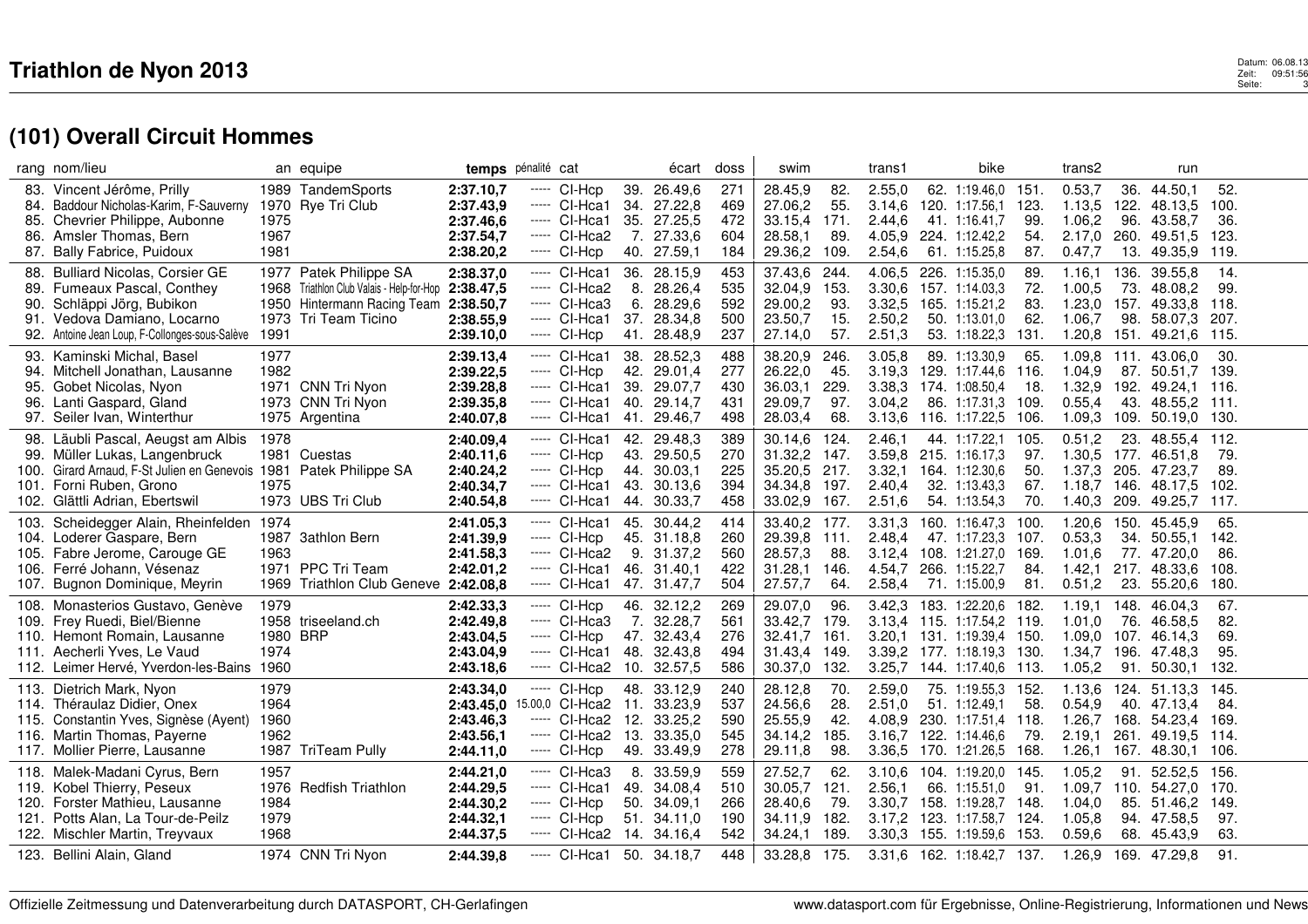|                              | rang nom/lieu                                                                                                                                                                                                                                            |                                          | an equipe                                                      |                                                                            | temps pénalité cat                                                                              |                   | écart                                                                                  | doss                                   | swim                                                                          |                                   | trans1                                         | bike                                                                                                                               |                              | trans2                                         |             | run                                                                                                            |                                         |  |
|------------------------------|----------------------------------------------------------------------------------------------------------------------------------------------------------------------------------------------------------------------------------------------------------|------------------------------------------|----------------------------------------------------------------|----------------------------------------------------------------------------|-------------------------------------------------------------------------------------------------|-------------------|----------------------------------------------------------------------------------------|----------------------------------------|-------------------------------------------------------------------------------|-----------------------------------|------------------------------------------------|------------------------------------------------------------------------------------------------------------------------------------|------------------------------|------------------------------------------------|-------------|----------------------------------------------------------------------------------------------------------------|-----------------------------------------|--|
| 124.<br>125.<br>126.<br>127. | Kosut Miroslav, Wabern<br>Stäheli Daniel, Fraubrunnen<br>Peyrat Yann, F-Gex<br>Talabardon Sebastien, Pully<br>128. Giauque Philippe, Grand-Lancy                                                                                                         | 1987<br>1971<br>1986<br>1978<br>1977     | Derave Ponozky Slowakei 2:44.40,0<br>Team liberty bikes        | 2:44.45.7<br>2:45.30,4<br>2:45.39,9<br>2:45.46,9                           | CI-Hcp<br>-----<br>----- CI-Hca1<br>----- CI-Hcp<br>----- CI-Hca1<br>$---$ CI-Hca1              | 51.<br>53.<br>52. | 52. 34.18,9<br>34.24,6<br>35.09,3<br>35.18,8<br>53. 35.25,8                            | 209<br>425<br>228<br>461<br>485        | 29.53,6 116.<br>34.40.8<br>27.03,5<br>30.48,5<br>33.04,7                      | 201.<br>53.<br>137.<br>169.       | 3.29,8<br>3.41,9<br>3.24,2                     | 152. 1:20.06,0 154.<br>3.34.9 169. 1:20.18.1<br>181.1:18.27,2<br>4.59,3 267. 1:15.58,6<br>137. 1:16.17.1                           | -157.<br>132.<br>92.<br>96.  | $1.15,1$ 130.<br>1.23.6<br>1.44,2<br>1.23,5    |             | 49.55,5<br>160. 44.48.3<br>1.15,1 130. 55.02,7<br>224. 52.09,3<br>159. 51.37,4 148.                            | 124.<br>50.<br>-176.<br>-152.           |  |
| 129.<br>131.<br>132.         | Saulais Arnaud, Coppet<br>130. Lagler Lionel, Genève<br>Tinaut Miguel Angel, F-Challex<br>Brülhart Martin Daniel, Gümligen<br>133. Chollet Christian, Männedorf                                                                                          | 1980<br>1963<br>1970                     | 1982 Nyon triathlon<br>1978 Triline                            | 2:45.47,1<br>2:45.50,4<br>2:45.52,5<br>2:46.08,3<br>2:46.09,4              | $---$ CI-Hcp<br>----- CI-Hcp<br>$---$ CI-Hca1<br>---- CI-Hca2<br>----- CI-Hca1                  | 54.               | 54. 35.26,0<br>55. 35.29,3<br>35.31,4<br>15. 35.47,2<br>55. 35.48,3                    | 203<br>262<br>465<br>576<br>408        | 29.20,7<br>29.31,6 107.<br>33.01,6<br>34.46.1<br>32.11,7                      | 103.<br>166.<br>208.<br>156.      | 3.08,8<br>3.55.8<br>3.50.3<br>3.43.1<br>3.24,9 | 99. 1:17.17,1<br>209. 1:18.59.6 142.<br>200. 1:18.10.1<br>185. 1:19.09.0 143.<br>140. 1:16.56,2 101.                               | 103.<br>128.                 | 0.57,0<br>2.13.6<br>1.13,7<br>1.06.9<br>1.25,3 | 125.        | 53. 55.03,5<br>259. 51.09.8<br>49.36.8<br>99. 47.23.2<br>164. 52.11,3                                          | 177.<br>-143.<br>-121.<br>88.<br>153.   |  |
| 135.<br>136.                 | 134. Huber Nicolas, Basel<br>Gaudichau Jean-Marie, F-Epagny<br>Fulgraff John, F-Poisy<br>137. Decorvet Herbert, Courtaman<br>138. Martin Ricardo, Lausanne                                                                                               | 1972<br>1970<br>1966<br>1986             | 1967 Tria Basilea<br>Trisalève Annemasse<br>B4M team triathlon | 2:46.14,9<br>2:46.23,3<br>2:46.38,8<br>2:46.39,6<br>2:46.44,2              | ----- CI-Hca2<br>$---$ CI-Hca1<br>$---$ CI-Hca1<br>$---$ CI-Hca2 17. 36.18.5<br>$---$ CI-Hcp    | 56.<br>57.        | 16. 35.53,8<br>36.02.2<br>36.17,7<br>56. 36.23,1                                       | 596<br>454<br>409<br>550<br>196        | 29.01.0<br>34.24,1<br>31.17,8 144.<br>34.16,3 186.<br>30.16,0 126.            | 94.<br>189.                       | 3.29.8<br>3.24.1<br>3.47,7<br>3.47,6<br>2.59,2 | 152. 1:17.55,4 121.<br>136. 1:18.51,1 138.<br>196. 1:20.11,0 155.<br>195. 1:17.55,9<br>76. 1:21.59,0                               | 122.<br>-175.                | 1.14,9<br>1.02,9<br>1.05,7                     | 129.        | 1.08.3 105. 54.40.4 172.<br>1.11,4 118. 48.32,6<br>50.07.4<br>82. 49.36,9 122.<br>93. 50.24,3                  | 107.<br>-126.<br>-131.                  |  |
| 139.<br>141.<br>143.         | Fico Luca, Pazzallo<br>140. Candia Fernando, Nyon<br>Puzyrko Timur, RUS-Moscow<br>142. Maudonnet Bernard, F-Gorrevod<br>Vulliez Bruno, F-Bons en Chablais 1988                                                                                           | 1978<br>1976<br>1964                     | 1984 Team Triathlon Capriasca 2:47.04,2                        | 2:47.14,5<br>2:47.21,9<br>2:47.22,9<br>2:47.28,0                           | ----- CI-Hcp<br>---- CI-Hca1<br>----- CI-Hca1<br>----- CI-Hca2<br>----- CI-Hcp                  | 58.               | 57. 36.43,1<br>36.53,4<br>59. 37.00,8<br>18. 37.01,8<br>58. 37.06,9                    | 245<br>400<br>387<br>584<br>279        | 35.29,2 223.<br>28.48,0<br>36.21,5<br>25.53,2<br>26.55,9                      | 83.<br>234.<br>40.<br>50.         | 3.19,2<br>3.28,6                               | 128. 1:15.30,4<br>3.12.4 108. 1:22.06.4 177.<br>3.14,1 118. 1:20.27,0<br>4.27,2 248. 1:17.41,0 114.<br>151. 1:22.27,1              | 88.<br>160.<br>184.          | 0.58,6<br>1.18.8<br>1.05.1<br>1.35,6<br>1.32,2 |             | 62. 51.46,8<br>147. 51.48.9<br>89. 46.14.2<br>200. 57.45,9<br>186. 53.04,2                                     | 150.<br>-151.<br>68.<br>202.<br>158.    |  |
| 145.<br>146.<br>147.         | 144. Pitetti Eric, Nyon<br>Veluz Patrice, Nyon<br>Fernandez Jorge, Genève<br>Sanjuan Miguel, Genève<br>148. Nicolas Sébastien, Genève                                                                                                                    | 1976<br>1968<br>1980<br>1981             | 1970 CNN Tri Nyon<br><b>Swiss Triathlon</b>                    | 2:47.51,4<br>2:47.55,2<br>2:47.58,7<br>2:47.59,5<br>2:48.38,2              | ----- CI-Hca1<br>---- CI-Hca1<br>----- CI-Hca2<br>----- CI-Hcp<br>----- CI-Hcp                  | 61.               | 60. 37.30,3<br>37.34,1<br>19. 37.37,6<br>59. 37.38,4<br>60. 38.17,1                    | 432<br>382<br>558<br>226<br>199        | 28.02,3<br>35.17,9<br>37.01,0 238.<br>27.22,4<br>27.28,7                      | 66.<br>214.<br>58.<br>59.         | 3.23,4<br>3.01,9<br>3.08,2<br>3.25.6<br>4.25,7 | 134. 1:19.22,5<br>81. 1:15.20,5<br>97. 1:20.14,2<br>143. 1:17.45.9 117.<br>247. 1:23.47,8                                          | 146.<br>82.<br>156.<br>192.  | 1.16,6<br>1.17,4<br>0.51,6<br>1.16,6<br>2.38,2 | 142.        | 139. 55.46,6<br>52.57,5<br>25. 46.43,7<br>139. 58.09.0<br>269. 50.17,8                                         | 186.<br>-157.<br>76.<br>208.<br>128.    |  |
| 150.<br>151.<br>152.         | 149. Ghabrous Carlos, Genève<br>Eichenberger Alain-Stéphane, Pully 1971<br>Ligthart Hans-Peter, F-Longchaumois<br>Bühlmann Peter, Muntelier<br>153. Ferrigno Carlo, La Rippe                                                                             | 1980<br>1965                             | 1965 Dolfijn<br>1975 CNN Tri Nyon                              | 2:48.38,3<br>2:48.43,7<br>2:49.35,5<br>2:49.39,5<br>2:49.43,2              | $---$ CI-Hcp<br>----- CI-Hca1<br>$---$ CI-Hca2<br>----- CI-Hca2<br>----- CI-Hca1                | 62.<br>20.<br>21. | 61. 38.17,2<br>38.22,6<br>39.14.4<br>39.18,4<br>63. 39.22,1                            | 236<br>505<br>544<br>549<br>429        | 31.22,0 145.<br>29.59,0<br>28.55,1<br>28.50,0<br>34.33,6                      | 118.<br>87.<br>85.<br>196.        | 3.11,3<br>3.12,4<br>3.08,5<br>3.18,0<br>3.07,2 | 105. 1:24.22,8<br>108. 1:19.24,2<br>98. 1:25.32,1<br>126. 1:22.12,6 178.<br>93. 1:20.18,2 158.                                     | 200.<br>-147.<br>215.        | 0.58,8<br>1.24,4<br>1.41.0<br>1.04,1           |             | 63. 48.43.4 110.<br>161.54.43.7<br>211. 50.18.8<br>86. 54.14,8<br>1.10,1 113. 50.34,1 136.                     | -173.<br>-129.<br>167.                  |  |
| 154.<br>156.<br>157.         | Cavalier Serge, Bournens<br>155. Hauwert Jeroen, F-Divonne les Bains<br>Burri Lionel, Plan-les-Ouates<br>Corbaz David, Le Mont-sur-Lausanne<br>158. Rabusseau Boris, Carouge GE                                                                          | 1973 BCV<br>1974<br>1980<br>1980<br>1971 | <b>TRITEAMPULLY</b>                                            | 2:49.45,5<br>2:49.49,5<br>2:50.04,1<br>2:50.20,9<br>2:50.38,7              | ----- CI-Hca1<br>----- CI-Hca1<br>$---$ CI-Hcp<br>$---$ CI-Hcp<br>----- CI-Hca1                 | 64.<br>62.        | 39.24.4<br>65. 39.28,4<br>39.43,0<br>63. 39.59,8<br>66. 40.17,6                        | 462<br>487<br>224<br>249<br>393        | 36.26,6<br>23.47,2<br>27.12,2<br>38.54,0<br>28.19,9                           | 236.<br>12.<br>56.<br>256.<br>74. | 3.16.6<br>3.10,5<br>3.04,7<br>3.24,8           | 121. 1:18.18.5<br>4.13,2 236. 1:24.48,5 206.<br>102. 1:24.52,9<br>88. 1:18.36,5<br>138. 1:17.20,6                                  | 129.<br>207.<br>135.<br>104. | 1.40.6<br>0.54,1<br>1.10,1                     | 210.<br>38. | 50.03.2<br>1.32,2 186. 55.28,4<br>53.54,4<br>113. 48.35,6<br>1.49,5 234. 59.43,9                               | -125.<br>-182.<br>-163.<br>109.<br>222. |  |
| 159.                         | Gardavaud Yves, F-Bois d'Amont 1969 tri team vallée de joux<br>160. De Mets Frederik, NL-Asper<br>161. Walker Philip, Bern<br>162. Fischer Vincent, Vevey<br>163. Moret Christophe, F-Contamine sur Arve 1973 Trisaleve<br>164. Ortega Juan, Petit-Lancy | 1979<br>1988<br>1975                     | 1972 TTAALTER<br><b>3athlon Bern</b><br>Triviera               | 2:51.10,8<br>2:51.25,9<br>2:52.17,5<br>2:52.48,4<br>2:53.09,6<br>2:53.20,9 | ---- CI-Hca1<br>$---$ CI-Hca1<br>$---$ CI-Hcp<br>$---$ CI-Hcp<br>$---$ CI-Hca1<br>$---$ CI-Hca1 |                   | 67. 40.49,7<br>68. 41.04,8<br>64. 41.56,4<br>65. 42.27,3<br>69. 42.48,5<br>70. 42.59,8 | 477<br>508<br>216<br>187<br>509<br>381 | 35.22,2 218.<br>36.24,8<br>28.21,3<br>33.16,2 172.<br>28.00,3<br>31.37,8 148. | 235.<br>75.<br>65.                | 5.05,3<br>3.29.9<br>3.18,4<br>2.46,1<br>3.45,7 | 271. 1:21.47,1 171.<br>154. 1:17.33,0 110.<br>127. 1:25.32,7<br>44. 1:22.12,7 179.<br>188. 1:24.07,2<br>3.13.8 117. 1:24.21.9 199. | 216.<br>196.                 | 1.42,3<br>1.31,7<br>0.55,1<br>1.39,1           |             | 218. 47.13,9<br>181. 52.26.5<br>1.22,4 155. 53.42,7<br>42. 53.38,3<br>207. 55.37,3<br>1.15,4 134. 52.52,0 155. | 85.<br>154.<br>-162.<br>-161.<br>-184.  |  |
|                              |                                                                                                                                                                                                                                                          |                                          |                                                                |                                                                            |                                                                                                 |                   |                                                                                        |                                        |                                                                               |                                   |                                                |                                                                                                                                    |                              |                                                |             |                                                                                                                |                                         |  |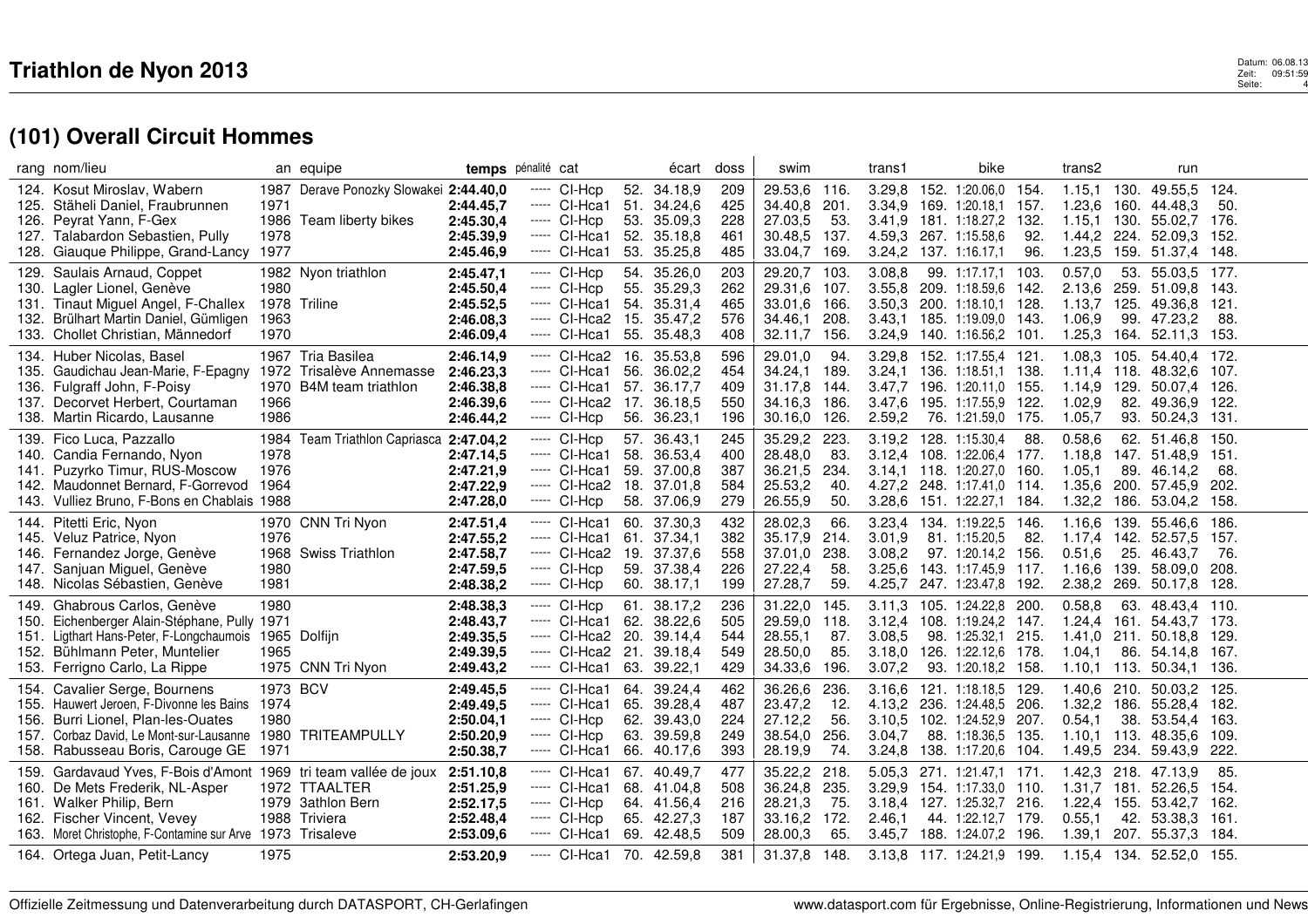## $\mathbf 3$  Datum: 06.08.13 Zeit: 09:52:01 Seite: 09:52:01 Seite: 09:52:01 Seite: 09:52:01 Seite: 09:52:01 Seite: 09:52:01 Seite: 09:52:01 Seite: 09:52:01 Seite: 09:52:01 Seite: 09:52:01 Seite: 09:52:01 Seite: 09:52:01 Seite: 13 Datum: 06.08<br>26:1: Zeit: 09:52<br>5: Seite:

|              | rang nom/lieu                                                                                                                                                                                                       |                                      | an equipe                                         | temps                                                                      | pénalité cat |                                                                                                                                     |                          | écart                                                                   | doss                                   | swim                                                                |                                      | trans1                     | bike                                                                                                                                                                             |               | trans2                                         |                      | run                                                                                                            |                                       |  |
|--------------|---------------------------------------------------------------------------------------------------------------------------------------------------------------------------------------------------------------------|--------------------------------------|---------------------------------------------------|----------------------------------------------------------------------------|--------------|-------------------------------------------------------------------------------------------------------------------------------------|--------------------------|-------------------------------------------------------------------------|----------------------------------------|---------------------------------------------------------------------|--------------------------------------|----------------------------|----------------------------------------------------------------------------------------------------------------------------------------------------------------------------------|---------------|------------------------------------------------|----------------------|----------------------------------------------------------------------------------------------------------------|---------------------------------------|--|
| 165.<br>168. | Bonamy François, Etoy<br>166. Kopp Jean-Marc, Athenaz (Avusy) 1959<br>167. Recchia Giuseppe, Lausanne<br>Giller Grégoire, Estavayer-le-Lac 1981 Estavayer<br>169. Porchet Nicolas, Eysins                           | 1970<br>1976                         | 1969 TRI TEAM GMCC                                | 2:53.32,2<br>2:53.37,1<br>2:54.04,6<br>2:54.26,2<br>2:54.52,7              | -----        | CI-Hca1 71.<br>----- CI-Hca2 22.<br>----- CI-Hca1<br>$---$ CI-Hcp<br>----- CI-Hca1                                                  | 72.                      | 43.11.1<br>43.16,0<br>43.43.5<br>66. 44.05,1<br>73. 44.31,6             | 418<br>579<br>460<br>255<br>439        | 41.58,1<br>34.25,4<br>34.32,3<br>32.51.1<br>31.54,5                 | 272.<br>191.<br>194.<br>164.<br>151. | 2.59,6<br>3.31,2<br>3.32,5 | 4.01,3 218. 1:17.31,0 108.<br>4.08,6 228. 1:18.09,4 127.<br>77. 1:19.09,5 144.<br>159. 1:25.06.1<br>165. 1:20.38,7                                                               | 208.<br>163.  | 1.32,7<br>1.13,5<br>3.48.7<br>1.36,6           | 189.                 | 48.29,1<br>1.30,9 178. 55.22,8<br>122. 56.09.7<br>283. 49.09.1<br>201. 57.10,4                                 | 105.<br>181.<br>189.<br>113.<br>193.  |  |
| 170.         | Kirchhof Florian, Buchillon<br>170. Rochat Kim, Cheseaux-sur-Lausanne<br>172. Cicco Patrice, Nyon<br>173. Vabanesi Jgor, Porza<br>174. Markus Gabor, Satigny                                                        | 1979<br>1979<br>1976<br>1980<br>1976 |                                                   | 2:54.54,5<br>2:54.54,5<br>2:55.07,2<br>2:55.09,2<br>2:55.14,4              |              | ----- CI-Hcp<br>$---$ CI-Hcp<br>----- CI-Hca1<br>----- CI-Hcp<br>----- CI-Hca1                                                      |                          | 67. 44.33,4<br>67. 44.33,4<br>74. 44.46,1<br>69. 44.48,1<br>75. 44.53,3 | 283<br>214<br>476<br>244<br>447        | 32.59.1<br>32.47,4<br>34.53,3<br>35.25,5<br>31.16,3                 | 165.<br>162.<br>211.<br>221.<br>142. | 3.31,3                     | 160. 1:26.30,5<br>3.19.7 130. 1:22.56.3 189.<br>3.47,4 193. 1:18.32,4<br>4.36.5 253. 1:22.19.5 181.<br>3.28,4 150. 1:24.42,8 204.                                                | 225.<br>133.  | 1.16,6<br>1.32,6<br>1.16,4<br>1.35,0<br>1.45,4 | 139.<br>138.<br>228. | 50.37.0<br>188. 54.18.5<br>56.37,7<br>199. 51.12,7<br>54.01.5                                                  | 138.<br>168.<br>191.<br>144.<br>165.  |  |
| 177.         | 175. Volpert Pierre-Emmanuel, Belmont-sur-Lausanne<br>176. Wolf Heinz, Krauchthal<br>Vignando David, Puplinge<br>178. Décombard Alexandre, F-Perrignier<br>179. Haas Andreas, Bassersdorf                           | 1948<br>1971<br>1978                 | 1971 Tri Team Lutry<br>1983 3star cats walliselle | 2:55.35,2<br>2:55.37,7<br>2:55.43,3<br>2:56.23,2<br>2:57.02,3              |              | ----- Cl-Hca1 76. 45.14,1<br>----- CI-Hca4<br>----- CI-Hca1<br>----- CI-Hca1<br>$---$ CI-Hcp                                        | 1.<br>77.                | 45.16,6<br>45.22,2<br>78. 46.02,1<br>70. 46.41,2                        | 452<br>591<br>388<br>483<br>198        | 36.20,4<br>36.02,0<br>29.36,2<br>39.33,7<br>28.30,6                 | 232<br>227.<br>109.<br>261.<br>77.   | 3.21,2<br>3.02.6           | 3.28,3 149. 1:19.29,8 149.<br>3.47,2 191. 1:20.24,0 159.<br>133. 1:21.00.2 165.<br>4.08,8 229. 1:20.35,4 161.<br>82. 1:21.54,7 174.                                              |               | 1.52,0<br>1.34,4<br>1.31,9<br>1.22,9           | 238.                 | 1.07,2 101. 55.09,5 178.<br>53.32,5<br>194. 1:00.11.3<br>183. 50.33,4<br>156. 1:02.11.5                        | 160.<br>226.<br>-135.<br>-241.        |  |
| 183.<br>184. | 180. Stoll Grégoire, Lausanne<br>181. Oguey Alain, Villars-le-Terroir<br>182. Pasche Misaël, Duillier<br>Bianchi Simon, Genolier<br>Bressy Nicolas, F-Nice                                                          | 1979<br>1992<br>1985                 | 1976 Timmy 2.13<br>1992 Novio fire team           | 2:57.29,6<br>2:57.47,8<br>2:58.02,3<br>2:58.11,8<br>2:58.18,6              |              | ----- CI-Hcp<br>$---$ CI-Hca1<br>----- CI-Hcp<br>$---$ CI-Hcp<br>----- CI-Hcp                                                       |                          | 71. 47.08,5<br>79. 47.26,7<br>72. 47.41.2<br>73. 47.50,7<br>74. 47.57,5 | 223<br>445<br>206<br>247<br>234        | 33.28.6<br>35.48,6<br>32.19,8 159.<br>29.16,3<br>44.31,9            | 174.<br>224.<br>100.<br>281.         | 4.24,7                     | 3.26,0 145. 1:21.51,4 172.<br>3.14,4 119. 1:18.36.1<br>3.55,2 207. 1:21.03,1<br>3.30,5 156. 1:25.53,4 221.<br>245. 1:23.07,1 191.                                                | -134.<br>166. | 2.07,4 254.<br>1.08,1<br>1.25,9                |                      | 1.18,3 145. 57.25,3<br>1.11,3 117. 58.57,4<br>58.36.8<br>103. 58.23,5<br>165. 44.49,0                          | -195.<br>217.<br>212.<br>210.<br>51.  |  |
| 186.<br>189. | 185. Fowler Marc, Perroy<br>Stupar Milan, Prilly<br>187. Mariette Franck, F-La Roche sur Yon 1970 la roche vendee triathlon 2:58.43,1<br>188. Schneider Christophe, Gland<br>Pereira De Sousa Daniel, Genève 1981   | 1974<br>1972                         | 1980 Rushteam                                     | 2:58.19,2<br>2:58.29,9<br>2:59.15,7<br>2:59.39,3                           |              | ---- CI-Hca1<br>$---$ CI-Hcp<br>----- CI-Hca1<br>----- CI-Hca1<br>----- CI-Hcp                                                      | 75.<br>81.<br>82.        | 80. 47.58,1<br>48.08.8<br>48.22,0<br>48.54,6<br>76. 49.18,2             | 399<br>246<br>480<br>499<br>201        | 31.56,4<br>36.38,3<br>34.48,3<br>34.44,4<br>30.28,6                 | 152.<br>237.<br>209.<br>205.<br>128. | 4.43,9                     | 260. 1:22.49,9 186.<br>4.29,5 250. 1:22.04,5 176.<br>3.44,5 187. 1:22.52,8 187.<br>3.41,3 180. 1:18.08,0 126.<br>3.53,0 204. 1:28.31,0 236.                                      |               | $1.11,2$ 116.<br>2.04,9<br>1.24,4<br>1.16,3    |                      | 57.37,8<br>252. 53.12,7<br>1.26.9 169. 55.50.6<br>161. 1:01.17,6<br>137. 55.30,4                               | 197.<br>159.<br>187.<br>236.<br>-183. |  |
| 192.<br>193. | 190. Magni David, Lully VD<br>191. Jina Anil, Prangins<br>Delaloye Olivier, Grand-Saconnex 1977<br>Räuber Florian, Corsier-sur-Vevey 1965 Running Montreux<br>194. Perez Pascal, F-Sevrier                          | 1971<br>1962                         | 1971 Tri Team Lutry                               | 2:59.57,6<br>3:00.09,3<br>3:00.09,9<br>3:00.30,3<br>3:00.38,7              |              | ----- CI-Hca1<br>----- CI-Hca1<br>---- CI-Hca1<br>----- CI-Hca2<br>$---$ CI-Hca2 24. 50.17,6                                        | 83.<br>84.<br>85.<br>23. | 49.36,5<br>49.48.2<br>49.48,8<br>50.09,2                                | 446<br>416<br>392<br>585<br>534        | 33.40,2 177.<br>28.44,2<br>45.14,2<br>30.29,6<br>35.57,7            | 81.<br>282.<br>129.<br>226.          |                            | 3.33,8 168. 1:21.15,4 167.<br>3.25,0 141. 1:28.35,4 237.<br>3.10,0 101. 1:22.43,0 185.<br>3.40.9 179. 1:21.28.0 170.<br>4.18,4 239. 1:22.23,9 183.                               |               | 1.34,5<br>1.05,8<br>1.43,4<br>2.20,5           | 195.<br>222.         | 59.53.7<br>1.18.2 144. 58.06.5<br>94. 47.56,9<br>1:03.08.4<br>263. 55.38,2 185.                                | 224.<br>206.<br>96.<br>247.           |  |
| 195.<br>198. | Schupbach Laurent, Les Geneveys-sur-Coffrane 1973<br>196. Rall Fabrice, Cologny<br>197. Viel Maximilien, Coffrane<br>Dumortier Alexis, Lausanne<br>199. Finini Lino, Gland                                          | 1978<br>1974                         | 1973 Red Fish Triathlon<br>1965 C-TA-C            | 3:01.19,4<br>3:01.22,3<br>3:01.33,9<br>3:01.47,8<br>3:02.00,8              |              | ----- CI-Hca1<br>$---$ CI-Hca1 87. 51.01.2<br>----- CI-Hca1<br>$---$ CI-Hca1 89. 51.26,7<br>$---$ CI-Hca2 25. 51.39.7               |                          | 86. 50.58,3<br>88. 51.12.8                                              | 490<br>407<br>413<br>466<br>583        | 40.34,9<br>33.04,9<br>30.20.4<br>34.42,2<br>29.00,0                 | 266.<br>170.<br>127.<br>203.<br>92.  |                            | 3.53,2 205. 1:24.30,2 201.<br>3.49.1 198. 1:22.58.2 190.<br>4.06,8 227. 1:25.12,1<br>3.41,9 181. 1:26.47,6 226.<br>3.27,3 147. 1:25.23,5 213.                                    | 209.          | 1.50,0<br>1.50,6<br>1.27,1                     | 235.                 | 50.31.1<br>1.41,1 212. 59.49,0<br>1.29.4 174. 1:00.25.2 228.<br>236. 54.45,5<br>171. 1:02.42,9                 | 133.<br>223.<br>175.<br>246.          |  |
| 200.         | Emsden Gavin, Corseaux<br>201. Hollenweger Alberto, Graben<br>202. Magnin Frederic, F-Saint Genis Pouilly<br>203. Zimmermann Fredi, Reinach BL 1949<br>204. Goetsch Guillaume, Genève<br>205. Carr Stephen, F-Ornex | 1965<br>1959<br>1975<br>1985<br>1964 | crespo.ch / zaboo29                               | 3:02.05,0<br>3:02.17,6<br>3:02.53,6<br>3:03.01,0<br>3:04.12,3<br>3:04.18.7 |              | ----- Cl-Hca2 26. 51.43,9<br>$---$ CI-Hca2 27. 51.56,5<br>---- CI-Hca1<br>---- CI-Hca3<br>$---$ CI-Hcp<br>$---$ CI-Hca2 28. 53.57,6 | 90.                      | 52.32,5<br>9. 52.39,9<br>77. 53.51,2                                    | 577<br>548<br>412<br>562<br>275<br>533 | 30.56,3<br>34.40,5<br>36.19,1<br>40.23,1<br>34.06.3<br>34.13,1 183. | 139.<br>200.<br>231.<br>264.<br>180. |                            | 4.19,5 240. 1:27.10,3 227.<br>3.49,0 197. 1:18.51,6 139.<br>5.06.5 272. 1:24.08.0 197.<br>3.27,6 148. 1:27.11,4 228.<br>4.06,4 225. 1:25.16,8 212.<br>3.38,5 175. 1:25.51,1 219. |               | 1.44,6<br>1.21,0<br>2.58,8                     | 226.<br>152.         | 57.54,3<br>1.13,4 121. 1:03.43,1<br>55.59.0<br>1.27,8 172. 50.31,1<br>280. 57.44,0<br>1.41,6 215. 58.54,4 216. | 205.<br>251.<br>188.<br>133.<br>200.  |  |
|              |                                                                                                                                                                                                                     |                                      |                                                   |                                                                            |              |                                                                                                                                     |                          |                                                                         |                                        |                                                                     |                                      |                            |                                                                                                                                                                                  |               |                                                |                      |                                                                                                                |                                       |  |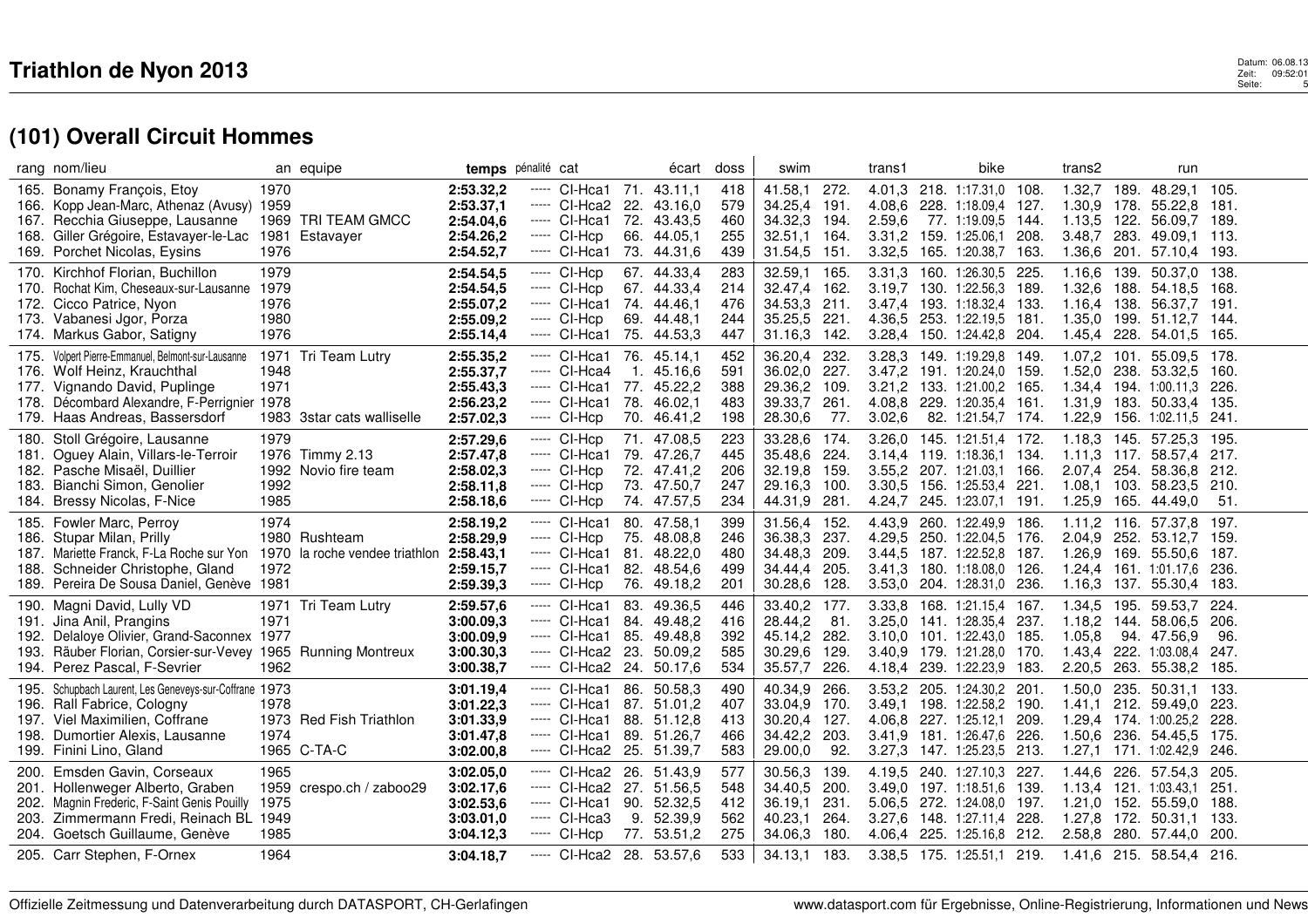|      | rang nom/lieu                                                                                                                                                                                           |                                              | an equipe                                                     |                                                                            | temps pénalité cat                                                                                                                          |                   | écart                                                                   | doss                                   | swim                                                                     |                                       | trans1                               | bike                                                                                                                                                |                              | trans2                                         |              | run                                                                                                         |                                       |  |
|------|---------------------------------------------------------------------------------------------------------------------------------------------------------------------------------------------------------|----------------------------------------------|---------------------------------------------------------------|----------------------------------------------------------------------------|---------------------------------------------------------------------------------------------------------------------------------------------|-------------------|-------------------------------------------------------------------------|----------------------------------------|--------------------------------------------------------------------------|---------------------------------------|--------------------------------------|-----------------------------------------------------------------------------------------------------------------------------------------------------|------------------------------|------------------------------------------------|--------------|-------------------------------------------------------------------------------------------------------------|---------------------------------------|--|
|      | 206. Blatti Nicolas, Bremblens<br>207. Currat Pascal, Cugy VD<br>208. Wacker Mathieu, Carouge GE<br>209. Magnenat Diego, Gland<br>210. Helbig Christian, Nyon                                           | 1971<br>1962<br>1983<br>1975                 | Rushteam<br>1963 CNN Tri Nyon                                 | 3:04.35,0<br>3:04.45.3<br>3:04.59,3<br>3:05.21,4<br>3:05.28,7              | CI-Hca1<br>-----<br>----- CI-Hca2 29. 54.24.2<br>----- CI-Hcp<br>----- CI-Hca1<br>$---$ CI-Hca2 30. 55.07,6                                 | 91.<br>78.<br>92. | 54.13,9<br>54.38,2<br>55.00,3                                           | 512<br>582<br>280<br>437<br>556        | 27.52,4<br>34.23.1<br>32.50,2<br>35.23,4<br>35.56,8                      | 61.<br>188.<br>163.<br>220.<br>225.   | 3.17,7<br>3.46,3<br>4.10.8           | 125. 1:28.58,8<br>3.44.4 186. 1:24.05.8<br>190. 1:29.29,6<br>231. 1:29.57,8<br>4.42,4 258. 1:25.16,6 210.                                           | 239.<br>195.<br>243.<br>250. | 0.57,1<br>1.46.0<br>1.49,2                     | 229.         | 55. 1:03.29,0<br>1.44.2 224 1:00.47.8<br>1.20,4 149. 57.32,8<br>54.03.4<br>233. 57.43,7                     | 249.<br>231.<br>-196.<br>166.<br>199. |  |
|      | 211. Fabbri Sébastien, F-Ferney Voltaire 1976<br>212. Dugué Patrick, Nyon<br>213. Meier Oliver, Genève<br>214. Schurch Laurent, St-Blaise<br>215. Catarino Pedro, GB-Cambridge                          | 1973 BCV<br>1976<br>1963<br>1970             |                                                               | 3:05.33,1<br>3:05.58,6<br>3:06.04,3<br>3:06.28,2<br>3:06.36,3              | ----- CI-Hca1<br>----- CI-Hca1<br>----- CI-Hca1<br>$---$ CI-Hca2 31.<br>----- CI-Hca1                                                       | 94.<br>95.        | 93. 55.12,0<br>55.37,5<br>55.43,2<br>56.07.1<br>96. 56.15,2             | 390<br>463<br>406<br>568<br>441        | 39.49,0<br>32.09,0<br>34.31,2<br>34.10.4<br>31.17,4                      | 262.<br>155.<br>193.<br>181.<br>143.  | 4.20,8 242.<br>3.33,1                | 4.00,2 216. 1:28.27,5<br>3.37,4 173. 1:25.49,7 218.<br>1:26.19,8<br>3.52.5 202. 1:27.33.7<br>167. 1:31.46,4                                         | 235.<br>223.<br>229.<br>258. | 2.41,3<br>1.08,0<br>2.03,6<br>1.30,1           | 271.<br>251. | 50.35,1<br>102. 1:03.14.5<br>58.48.9<br>1.31,7 181. 59.19,9 219.<br>176. 58.29,3 211.                       | 137.<br>248.<br>213.                  |  |
|      | 216. Toiviainen Antti, FI-Helsinki<br>217. Henttonen Mikko, Genève<br>218. Durrer Philippe, L-Strassen<br>219. Simonnot Nicolas, F-Annecy<br>220. Uygur Inal, Arzier                                    | 1985<br>1958                                 | 1974 Team-Myrkky<br>1974 Team-Myrkky<br>1977 PERRIN FRERES SA | 3:07.01,0<br>3:07.28,1<br>3:07.38,1<br>3:07.42,2<br>3:08.19,2              | ---- CI-Hca1<br>---- CI-Hca1<br>$---$ CI-Hcp<br>---- CI-Hca1<br>$---$ CI-Hca3                                                               |                   | 97. 56.39,9<br>98. 57.07,0<br>79. 57.17,0<br>99. 57.21,1<br>10. 57.58,1 | 468<br>479<br>285<br>482<br>532        | 36.20,8<br>37.11,2<br>43.09.6<br>47.29,9<br>32.12,8                      | 233.<br>239.<br>278.<br>285.<br>157.  | 6.27,3<br>4.43.8<br>3.23,4           | 7.19,6 288. 1:29.56,2 249.<br>284. 1:30.03,5<br>259. 1:20.36,3<br>4.29,6 251. 1:18.53,1 140.<br>134. 1:30.24,0                                      | 251.<br>162.<br>253.         | 2.29,8<br>2.52,5<br>1.17,4<br>0.57,0           | 278.<br>142. | 268. 50.54,6 141.<br>50.53.6<br>57.51.0<br>1.31.0 179. 55.18.6 179.<br>53. 1:01.22.0 237.                   | 140.<br>204.                          |  |
|      | 221. Blaser Bernard, Saillon<br>222. Gonin Michel, Pully<br>223. Vega Mario, Châtelaine<br>224. Le Cossec Martin, F-Neuvecelle 1983 Publier Triathlon<br>225. Jehan-Nathanel Ray, Neuchâtel 1984        | 1979<br>1962<br>1976                         |                                                               | 3:08.30,1<br>3:09.00,7<br>3:09.02,5<br>3:09.17,3<br>3:09.23,2              | ----- CI-Hcp<br>$---$ CI-Hca2 32. 58.39,6<br>----- CI-Hca1<br>----- CI-Hcp<br>----- CI-Hcp                                                  |                   | 80. 58.09,0<br>100. 58.41,4<br>81. 58.56,2<br>82. 59.02,1               | 210<br>571<br>486<br>241<br>292        | 39.09,0<br>40.11,9<br>34.45.0<br>41.57,5<br>33.03,8                      | 258.<br>263.<br>206.<br>271.<br>168.  | 3.25,1<br>4.05.6<br>4.54,1<br>2.54,1 | 142. 1:24.34,5 202.<br>4.05,6 222. 1:23.49,5<br>222. 1:30.30.9 254.<br>265. 1:26.27,5 224.<br>57. 1:20.56,4                                         | 193.<br>164.                 | 1.15,8<br>1.42,4 219.<br>1.34,7                |              | 135. 1:00.05,7<br>59.11.3 218.<br>1.51,9 237. 57.49,1<br>1.22,2 154. 54.36,0<br>196. 1:10.54,2              | 225.<br>203.<br>-171.<br>268.         |  |
| 227. | 226. Sanchez Javier, Epalinges<br>Deslarzes Loïc, Luins<br>228. Groves Andy, Montreux<br>229. Ryser Patrick, Prangins<br>230. Gordon Ranald, Genève                                                     | 1983<br>1968<br>1992<br>1989                 | 1987 CTAC                                                     | 3:09.29,5<br>3:10.11,8<br>3:11.37,3<br>3:11.44,8<br>3:11.58,7              | ----- CI-Hcp<br>----- CI-Hcp<br>$---$ CI-Hca2 33. 1:01.16.2<br>$---$ CI-Hcp<br>$---$ CI-Hcp                                                 |                   | 83. 59.08,4<br>84. 59.50,7<br>85. 1:01.23,7<br>86. 1:01.37,6            | 208<br>282<br>557<br>261<br>217        | 38.22,8<br>42.22,7<br>34.45,5<br>44.19,8<br>38.40,9                      | 247.<br>276.<br>-207.<br>280.<br>255. | 3.36,6<br>3.58,1                     | 3.58,9 213. 1:27.51,8<br>172. 1:22.17,8<br>5.12,4 276. 1:28.21,0 233.<br>3.31,7 163. 1:18.58,6 141.<br>211. 1:25.38,6 217.                          | 230.<br>180.                 | 1.56,3<br>1.07,1<br>2.11.5<br>1.21,2           |              | 245. 57.19,7 194.<br>100. 1:00.47,6<br>257. 1:01.06,9<br>1.15,2 133. 1:03.39,5<br>153. 1:02.19,9            | 230.<br>234.<br>-250.<br>243.         |  |
|      | 231. Besson Hervé, Penthaz<br>232. Shin Jinho, Grand-Saconnex<br>233. Palmiere Cristian, Nyon<br>234. Looks Stefan, St-Prex<br>235. Guillermet Yves, F-Cranves Sales 1958 TRISALEVE ANNEMASSE 3:13.30.2 | 1977<br>1972<br>1965                         | 1964 Genevatriathlon                                          | 3:12.16,7<br>3:12.39,3<br>3:12.50,7<br>3:13.15,7                           | $---$ CI-Hca1 101. 1:01.55.6<br>----- CI-Hca2 34. 1:02.18,2<br>$---$ CI-Hca1 102. 1:02.29.6<br>----- Cl-Hca2 35. 1:02.54,6<br>$---$ CI-Hca3 |                   | 11. 1:03.09.1                                                           | 405<br>551<br>455<br>587<br>602        | 44.06,7<br>34.32,6<br>37.34,6<br>34.26,8<br>36.02,0                      | 279.<br>195.<br>242.<br>192.<br>227.  | 4.25,6<br>4.03,8<br>4.12,1           | 3.53,3 206. 1:24.34,8 203.<br>246. 1:29.27,2 241.<br>3.38,6 176. 1:33.40,4 267.<br>220. 1:31.50,8<br>234. 1:29.22,1                                 | 259.<br>240.                 | 1.57,0<br>1.46,2<br>1.23,3<br>1.54,8<br>2.02,3 |              | 246. 57.44,9<br>230. 1:02.27,7<br>158. 56.33,8<br>243. 1:00.59,5<br>248. 1:01.51,7                          | 201.<br>245.<br>190.<br>233.<br>240.  |  |
| 239. | 236. Chevalley Michel, Leysin<br>237. Faundez Pablo, Neyruz FR<br>238. Mannelli Marcello, Coppet<br>lancu Bogdan, Lausanne<br>240. Bouvier Alexandre, F-Chevry                                          | 1948<br>1979 BCV<br>1972                     | 1980 Club Triathlon Fribourg<br>1960 CNN Tri Nyon             | 3:13.34,9<br>3:14.12,1<br>3:14.29,0<br>3:14.33,3<br>3:15.45,2              | ----- CI-Hca4<br>----- CI-Hcp<br>----- CI-Hca2<br>----- CI-Hcp<br>$---$ Cl-Hca1 103. 1:05.24,1                                              |                   | 2. 1:03.13.8<br>87. 1:03.51,0<br>36. 1:04.07,9<br>88. 1:04.12,2         | 569<br>287<br>554<br>230<br>424        | 41.06.1<br>30.43,8<br>45.22,2<br>42.18.1<br>34.50,4 210.                 | 267.<br>135.<br>283.<br>275.          | 3.47,3<br>5.20,1<br>3.42.6<br>4.53,8 | 192. 1:21.54,1<br>278. 1:34.09,3 269.<br>184. 1:24.10.3<br>263. 1:30.42,3<br>4.13,8 237. 1:29.43,8 247.                                             | 173.<br>198.<br>255.         | 1.14.2<br>1.31,9<br>1.36,9<br>1.54,5<br>1.39,8 | 241.         | 127. 1:05.33.2<br>183. 1:02.27,0 244.<br>202. 59.37,0<br>54.44.6<br>208. 1:05.17,4 255.                     | 256.<br>221.<br>174.                  |  |
|      | 241. Leblan Julien, F-Le Sappey<br>242. Cusimano Massimo, Genève<br>243. Gerson Moise, Meyrin<br>244. Milner Timothy, Ollon VD<br>245. Knox Michael, Vevey<br>246. Meigniez David, Courtaman            | 1982<br>1971<br>1970<br>1974<br>1979<br>1990 |                                                               | 3:15.45,6<br>3:15.51.5<br>3:16.01,7<br>3:16.47,2<br>3:16.49,8<br>3:16.58.8 | ---- CI-Hcp<br>$---$ CI-Hca1 104. 1:05.30.4<br>----- CI-Hca1<br>----- Cl-Hca1 106. 1:06.26,1<br>---- CI-Hcp<br>----- CI-Hcp                 |                   | 89. 1:05.24.5<br>105. 1:05.40,6<br>90. 1:06.28,7<br>91. 1:06.37,7       | 197<br>496<br>449<br>403<br>268<br>267 | 33.27,2<br>37.41,7<br>46.31,5<br>35.09,4 212.<br>33.35,5<br>35.19,8 216. | 173.<br>243.<br>284.<br>176.          | 6.29,3<br>3.58,1                     | 286. 1:26.15,2<br>3.40.3 178. 1:31.04.4<br>5.09,8 273. 1:28.26,4 234.<br>211. 1:32.14,8 263.<br>4.04.3 221. 1:38.52.0<br>3.52,4 201. 1:29.40,8 246. | 222.<br>257.<br>278.         | 2.08,3<br>1.44,0<br>1.54,3<br>3.11,3<br>2.03,1 | 240.         | 256. 1:07.25,6<br>223. 1:01.41.1<br>53.59.7<br>281. 1:02.13,6<br>250. 58.14,9<br>1.41.6 215. 1:06.24.2 257. | 260.<br>239.<br>164.<br>242.<br>209.  |  |
|      |                                                                                                                                                                                                         |                                              |                                                               |                                                                            |                                                                                                                                             |                   |                                                                         |                                        |                                                                          |                                       |                                      |                                                                                                                                                     |                              |                                                |              |                                                                                                             |                                       |  |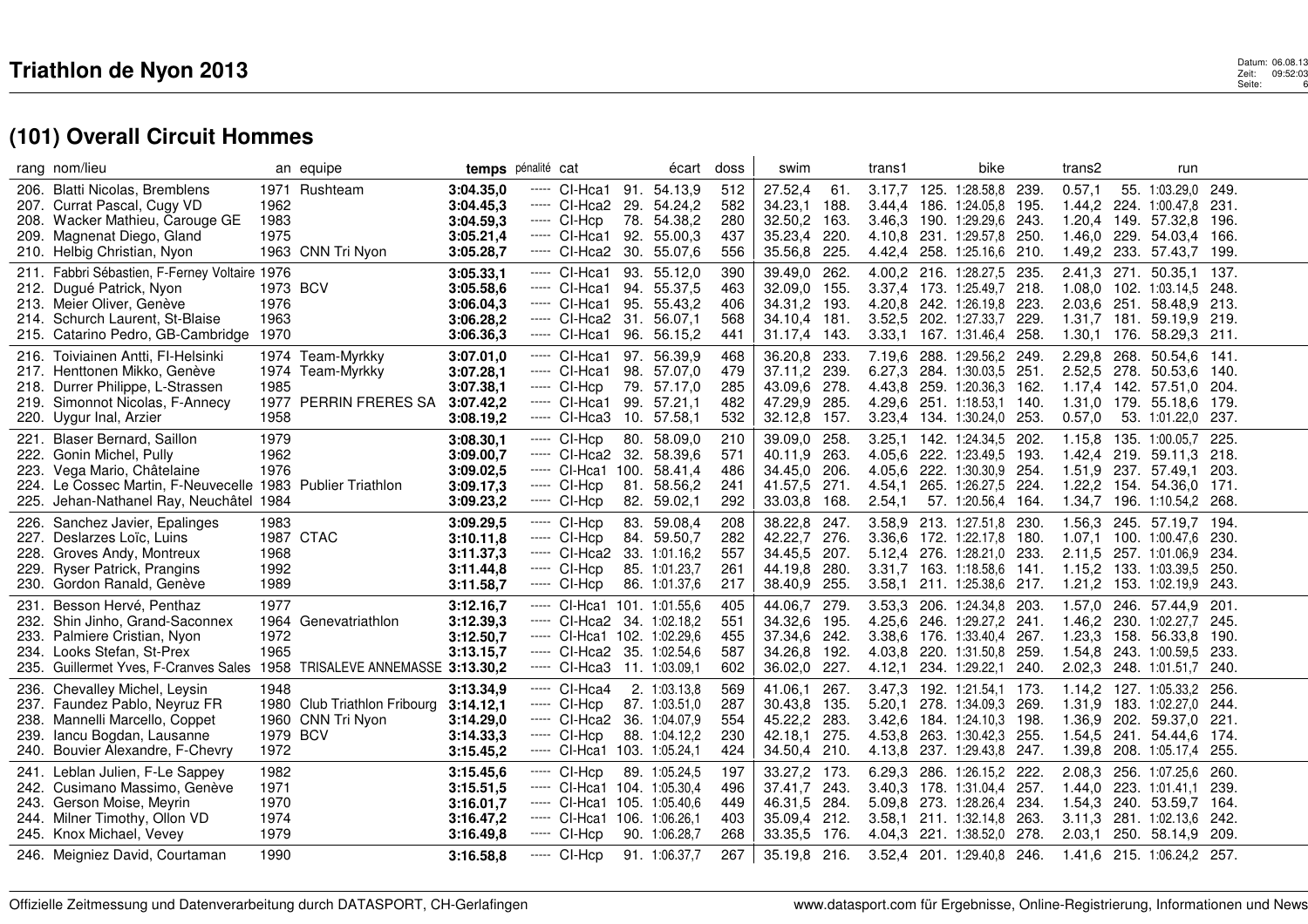| rang nom/lieu                                                                                                                                                                                                                | an equipe                                                                                   | temps pénalité cat                                                                                                                                                                                                          | écart                                                                             | doss                            | swim                                                                                    | trans1                                                                                                     | bike                                                                                                                          | trans2                                                                                                          | run                                                            |                                       |
|------------------------------------------------------------------------------------------------------------------------------------------------------------------------------------------------------------------------------|---------------------------------------------------------------------------------------------|-----------------------------------------------------------------------------------------------------------------------------------------------------------------------------------------------------------------------------|-----------------------------------------------------------------------------------|---------------------------------|-----------------------------------------------------------------------------------------|------------------------------------------------------------------------------------------------------------|-------------------------------------------------------------------------------------------------------------------------------|-----------------------------------------------------------------------------------------------------------------|----------------------------------------------------------------|---------------------------------------|
| 247. Englert Helmut, D-Talheim<br>248. Antonietti Patrick, Savièse<br>249. Dewhurst Vic, Mont-sur-Rolle<br>Da Costa Pedro, Grandvaux<br>250.<br>251. Hobson Nathan, Genève                                                   | 1954<br>1966<br>1961<br>1983<br>1984                                                        | CI-Hca3<br>3:17.07.7<br>-----<br>----- CI-Hca2<br>3:18.09,4<br>3:18.40,6<br>----- CI-Hca2<br>3:18.48,7<br>----- CI-Hcp<br>3:18.57,8<br>----- CI-Hcp                                                                         | 12. 1:06.46.6<br>37. 1:07.48,3<br>38. 1:08.19,5<br>92. 1:08.27.6<br>93. 1:08.36,7 | 531<br>552<br>580<br>215<br>212 | 38.37,2 254.<br>35.16,2 213.<br>41.20,0 269.<br>42.25.4<br>277.<br>35.22,8 219.         | 5.38.6<br>282.<br>4.46.7<br>3.47,5 194. 1:22.53,9<br>3.20.2                                                | 1:28.52,6<br>238<br>220.<br>261. 1:25.51,5<br>188.<br>132. 1:33.56.3<br>268.<br>4.01,5 219. 1:29.48,6 248.                    | 2.45.5 273. 1:01.13.8<br>2.38,9 270. 1:09.36,1<br>1.43,3 221. 1:08.55,9<br>1.26.0<br>1.49,0 232. 1:07.55,9 261. | 166. 57.40.8                                                   | 235.<br>264.<br>262.<br>198.          |
| Ruckstuhl Fabien, Grand-Lancy 1977 Team Férblanterie<br>252.<br>253. Peterssen Derek, Lausanne<br>254. Le Gal Pascal, F-Jouars Pontchartrain 1968 TCSQY<br>255. Olivier Yann, F-Grenoble<br>Dorget Laurent, F-Frangy<br>256. | 1978<br>1966<br>1973 Trisalève                                                              | ----- Cl-Hca1 107. 1:09.26,1<br>3:19.47,2<br>3:19.55,9<br>$---$ CI-Hca1 108. 1:09.34,8<br>3:20.02,4<br>$---$ CI-Hca2 39. 1:09.41.3<br>3:20.13,1<br>$---$ CI-Hca2 40. 1:09.52.0<br>$---$ CI-Hea1 109. 1:10.52.3<br>3:21.13,4 |                                                                                   | 474<br>421<br>572<br>601<br>502 | 39.30,1<br>260.<br>36.14,1<br>230.<br>41.43,5 270.<br>38.33,9 250.<br>48.01,8 287.      | 5.11.5 275. 1:32.27.8<br>4.00,9 217. 1:36.34,7<br>5.14.3 277. 1:30.07.7<br>3.45,7                          | 265<br>274.<br>252.<br>4.36,9 254. 1:34.53,6 271.<br>188. 1:23.49,7<br>194.                                                   | 2.23,6<br>1.30,0 175. 1:01.36,2<br>2.05,4<br>1.41,5 214. 1:00.27,2<br>1.34,8 198. 1:04.01,4                     | 265. 1:00.14.2<br>253. 1:00.51.5                               | 227.<br>238.<br>-232.<br>229.<br>253. |
| 257. Galster Olivier, Orbe<br>258. Assmann Jean, F-Chevry<br>259. Hempel Marc, Essertines-sur-Rolle<br>Bigi Enrico, Coppet<br>260.<br>261. Rogemond Nicolas, F-Cessy                                                         | 1967<br>1981<br>1962<br>1986<br>1982                                                        | ----- CI-Hca2 41. 1:11.57,7<br>3:22.18,8<br>3:22.47,6<br>$---$ CI-Hcp<br>3:22.53,6<br>$---$ CI-Hca2 42. 1:12.32.5<br>3:24.18,8<br>$---$ CI-Hcp<br>3:24.41,6<br>----- CI-Hcp                                                 | 94. 1:12.26,5<br>95. 1:13.57,7<br>96. 1:14.20,5                                   | 536<br>273<br>541<br>185<br>182 | 35.28.3 222.<br>35.18,9 215.<br>34.13,5 184.<br>38.36.0 253.<br>39.12,0 259.            | 4.38,3 255. 1:28.13,1<br>4.20,2 241. 1:32.00,3<br>5.10.8 274. 1:31.52.1<br>4.40.7 257, 1:28.00.0<br>4.21,8 | 232.<br>262.<br>260.<br>231.<br>243. 1:35.11,7<br>272.                                                                        | 2.52,3 277. 1:11.06,8<br>2.02,5<br>1.55,8<br>1.34.0 193. 1:11.28.1<br>1.37,8                                    | 249. 1:09.05,7<br>244. 1:09.41.4<br>206. 1:04.18.3             | 269.<br>263.<br>265.<br>270.<br>-254. |
| 262. Grall Emmanuel, F-Voisins le Bretonneux 1973 TCSQY<br>263. Marden John, Genève<br>264. Loup Christophe, Châtelaine<br>265. Müller Kurt, Bassersdorf<br>266. Gramain Nicolas, Chêne-Bougeries 1982                       | 1959 Tri Geneve<br>1972<br>1957 Free Radicals                                               | $---$ CI-Hca1 110. 1:14.30,9<br>3:24.52,0<br>3:24.58,6<br>$---$ CI-Hca2 43. 1:14.37,5<br>3:25.02,7<br>$---$ CI-Hea1 111. 1:14.41.6<br>3:25.08,4<br>$---$ CI-Hca3 13. 1:14.47.3<br>3:25.43,5<br>$---$ CI-Hcp                 | 97. 1:15.22,4                                                                     | 478<br>564<br>443<br>600<br>222 | 54.34,8 291.<br>30.44,2 136.<br>37.33.0 241.<br>34.42,0 202.<br>38.34,5 251.            | 4.54,0 264. 1:37.32,8                                                                                      | 4.12,4 235. 1:25.26,5 214.<br>4.38,4 256. 1:29.27,8 242.<br>4.28,8 249. 1:25.16,6 210.<br>5.44,4 283. 1:31.55,6 261.<br>276.  | 1.47,8<br>2.41,8 272. 1:17.26,4 278.<br>1.28.8 173. 1:16.15.5 275.<br>2.00.9<br>0.55,9                          | 231. 58.50,5 214.<br>247. 1:10.45.5 267.<br>46. 1:03.46,3 252. |                                       |
| 267. Pilloy Paul, Nyon<br>Schipperheijn Marco, Chêne-Bougeries 1969<br>268.<br>269. Bongard Joël, Gland<br>270. Keil Duncan, Cheseaux-sur-Lausanne 1963<br>271. Salaun Nicolas, Lausanne                                     | 1984<br>1977<br>1982 Breizh Power                                                           | 3:26.49,6<br>----- CI-Hcp<br>3:28.01,8<br>----- CI-Hca1 112. 1:17.40,7<br>$---$ CI-Hca1 113. 1:17.51,4<br>3:28.12,5<br>3:29.19,7<br>$---$ CI-Hca2 44. 1:18.58.6<br>3:30.44,3<br>----- CI-Hcp                                | 98. 1:16.28,5<br>99. 1:20.23,2                                                    | 253<br>398<br>395<br>594<br>202 | 42.03,0 273.<br>38.35,8 252.<br>32.13,6 158.<br>42.10,8 274.<br>53.33,0 290.            | 4.52,7<br>4.23,7 244. 1:29.36,6<br>4.11,6 233. 1:29.32,7<br>3.59,0 214. 1:34.37,3<br>4.33,5 252. 1:30.59,8 | 262. 1:37.30,0<br>275<br>245.<br>244.<br>270.<br>256.                                                                         | 2.58,3<br>2.50,3<br>1.43,1 220. 1:20.31,5 280.<br>1.41,2 213. 1:06.51,4<br>2.47,2 274. 58.50,8 215.             | 279. 59.25,6<br>275. 1:12.35,4                                 | 220.<br>272.<br>-259.                 |
| 272. Quenzer Christian, Nax<br>273. Scanlan Francis, Lugano<br>274. Erbguth Jörn, Genève<br>275. Daniel Thomas, Genève<br>276. Mironets Ivan, Nyon                                                                           | 1972<br>Tri Team Ticino<br>1961<br>1967<br>1961<br>1985                                     | $---$ CI-Hca1 114. 1:20.49.0<br>3:31.10,1<br>3:33.44,2<br>----- CI-Hca2 45. 1:23.23,1<br>3:38.00,3<br>$---$ CI-Hca2 46. 1:27.39.2<br>3:38.08,5<br>$---$ CI-Hca2 47. 1:27.47.4<br>3:39.05,9<br>$---$ CI-Hcp 100. 1:28.44,8   |                                                                                   | 384<br>565<br>605<br>599<br>252 | 40.30,3 265.<br>289.<br>53.12,5<br>49.42,5 288.<br>34.20,1<br>187.<br>38.58,8 257.      | 4.10.9 232. 1:32.23.9<br>5.33,6<br>4.15.3 238. 1:24.44.7<br>5.05.1<br>6.50,1                               | 264.<br>273.<br>281. 1:36.25,0<br>205.<br>281.<br>270. 1:39.37,9<br>287. 1:38.59,1<br>279.                                    | 1.54,2 239. 1:12.10,8 271.<br>1.24,6<br>2.19,1<br>2.07,5<br>4.33,4 286. 1:09.44,5 266.                          | 163. 57.08,5<br>261. 1:16.58.7<br>255. 1:16.57,9               | 192.<br>-277.<br>276.                 |
| 277. Schwarz Willi, Jongny<br>278. Skalli Karim, Prangins<br>279. Meunier Matthieu, F-Noisy le Grand 1978<br>280. Kozub Denis, Nyon                                                                                          | 1950 Triviera<br>1966<br>1983                                                               | $---$ CI-Hca3 14. 1:28.51.2<br>3:39.12,3<br>$---$ CI-Hca2 48. 1:42.01,6<br>3:52.22,7<br>3:56.03,8<br>$---$ CI-Hca1 115. 1:45.42,7<br>4:21.56,8 15.00,0 CI-Hcp 101. 2:11.35,7                                                |                                                                                   | 563<br>538<br>459<br>251        | 34.43.5 204.<br>41.07,2 268.<br>47.41,2<br>286.<br>1:10.32,6 292.                       | 3.52.5<br>7.46.9<br>7.23,6 289. 1:40.21,3                                                                  | 202. 1:45.30,4<br>286.<br>5.30,0 280. 1:43.14,6 285.<br>290. 1:42.06,7<br>284.<br>282.                                        | 1.32,8<br>4.24,2 284. 1:18.06,7<br>4.29,1<br>2.12.8                                                             | 191. 1:13.33.1<br>285. 1:13.59,9<br>258. 1:06.26,5 258.        | 273.<br>279.<br>274.                  |
| toRun<br>281. Gander Julien, Grandson<br>282. Layant Stephane, Neuchâtel<br>283. Pieyre Jérôme, Satigny<br>284. Cantatore David, Founex<br>285. Favre Boris, Meyrin                                                          | 1983 TRYVERDON<br>1980<br>Redfish Triathlon Neuchatel 1:52.59,0<br>1964 PPC<br>1973<br>1974 | 1:51.10,2<br>$---$ Cl-Hcp 102.<br>$---$ CI-Hcp 103.<br>2:18.23,7<br>$---$ CI-Hca2 49. 27.13,5<br>$---$ CI-Hea1 116. 31.14,3<br>2:22.24,5<br>$---$ CI-Hea1 117. 34.42.5<br>2:25.52,7                                         | ------<br>1.48,8                                                                  | 229<br>289<br>546<br>436<br>506 | 30.14,6 124.<br>28.59,8<br>91.<br>37.53.5<br>245.<br>37.15.6<br>240.<br>38.24,1<br>248. | 3.17,3<br>3.50,1<br>5.03.1<br>3.36,5<br>6.28,1                                                             | 124. 1:16.01,4<br>93.<br>199. 1:17.44,2<br>115.<br>268. 1:33.04.6<br>266.<br>170. 1:39.37.8<br>280.<br>285. 1:37.48.8<br>277. | 1.36,9<br>202.<br>267.<br>2.24.9<br>2.22.5<br>-264.<br>1.54,6<br>242.<br>$3.11,7$ 282.                          | --------<br>--------<br>--------<br>--------<br>--------       | ----<br>----<br>----<br>$---$         |